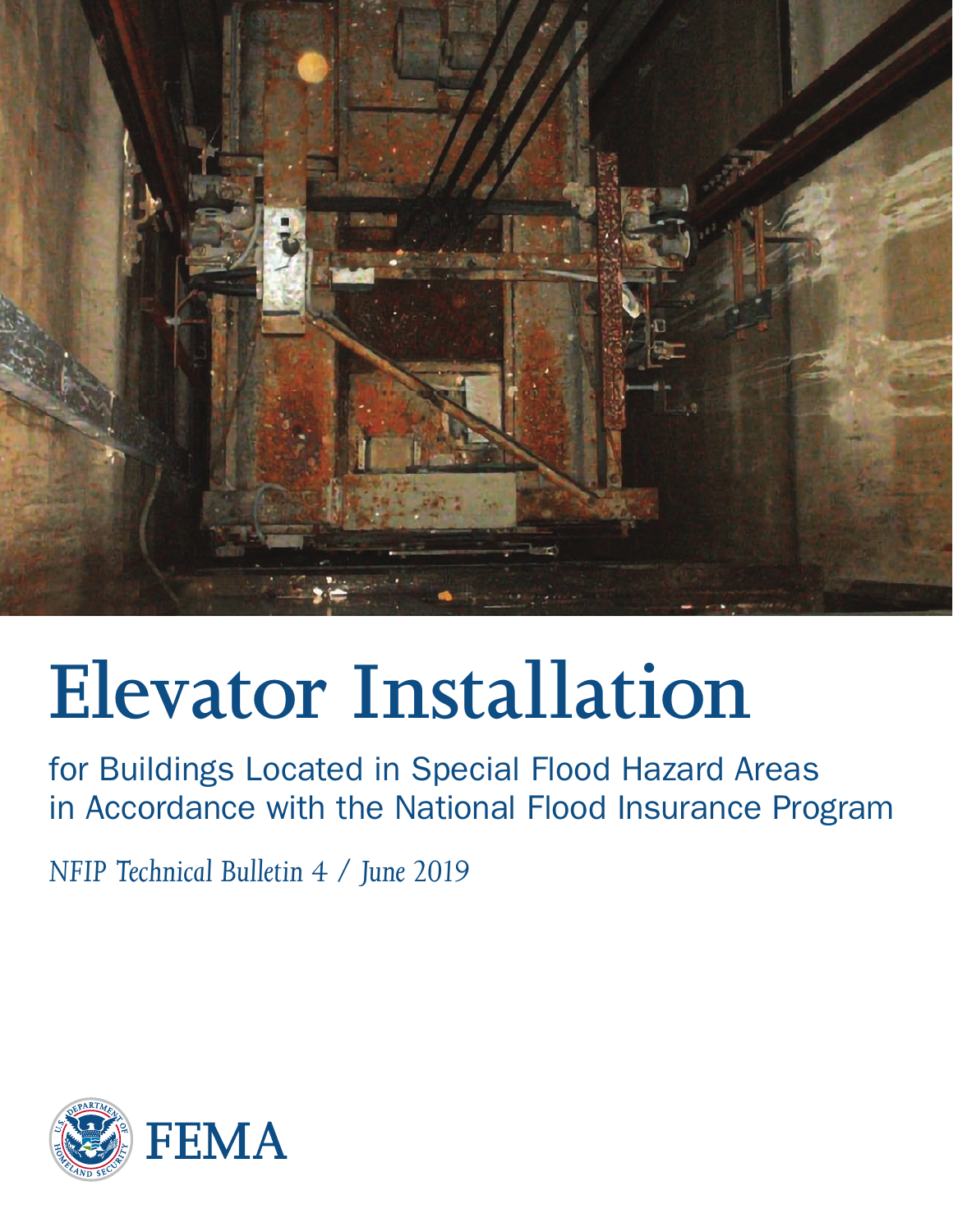Comments on the Technical Bulletins should be directed to: DHS/FEMA Federal Insurance and Mitigation Administration (FIMA) Risk Management Directorate Building Science Branch 400 C Street, S.W., Sixth Floor Washington, DC 20472-3020

NFIP Technical Bulletin 4 (2019) replaces NFIP Technical Bulletin 4 (2010) *Elevator Installation for Buildings Located in Special Flood Hazard Areas in accordance with the National Flood Insurance Program.*

Cover photograph: Looking down on a traction elevator system that sustained damage, including rusting and cab deterioration, from contact with floodwater.

NFIP Technical Bulletin 4 contains information that is proprietary to and copyrighted by the American Society of Civil Engineers and information that is proprietary to and copyrighted by the International Code Council, Inc. All information is used with permission.

For more information, see the FEMA Building Science Frequently Asked Questions website at [http://www.fema.gov/](http://www.fema.gov/frequently-asked-questions-building-science) [frequently-asked-questions-building-science.](http://www.fema.gov/frequently-asked-questions-building-science)

If you have any additional questions on FEMA Building Science Publications, contact the helpline at [FEMA-](mailto:FEMA-Buildingsciencehelp%40fema.dhs.gov?subject=)[Buildingsciencehelp@fema.dhs.gov](mailto:FEMA-Buildingsciencehelp%40fema.dhs.gov?subject=) or 866-927-2104.

You may also sign up for the FEMA Building Science email subscription, which is updated with publication releases and FEMA Building Science activities. Subscribe at [https://](https://service.govdelivery.com/accounts/USDHSFEMA/subscriber/new?topic_id=USDHSFEMA_193) [service.govdelivery.com/accounts/USDHSFEMA/subscriber/](https://service.govdelivery.com/accounts/USDHSFEMA/subscriber/new?topic_id=USDHSFEMA_193) [new](https://service.govdelivery.com/accounts/USDHSFEMA/subscriber/new?topic_id=USDHSFEMA_193)?topic\_id=USDHSFEMA\_193.

Visit the Building Science Branch of the Risk Management Directorate at FEMA's Federal Insurance and Mitigation Administration at <https://www.fema.gov/building-science>.

To order publications, contact the FEMA Distribution Center:

Call: 1-800-480-2520 (Monday–Friday, 8 a.m.–5 p.m., EST) Fax: 719-948-9724 Email: [FEMApubs@gpo.gov](http://FEMApubs@gpo.gov)

Additional FEMA documents can be found in the FEMA Library at [https://www.fema.gov/media-library/](https://www.fema.gov/media-library/resources) [resources.](https://www.fema.gov/media-library/resources)

Please scan this QR code to visit the FEMA Building Science web page.

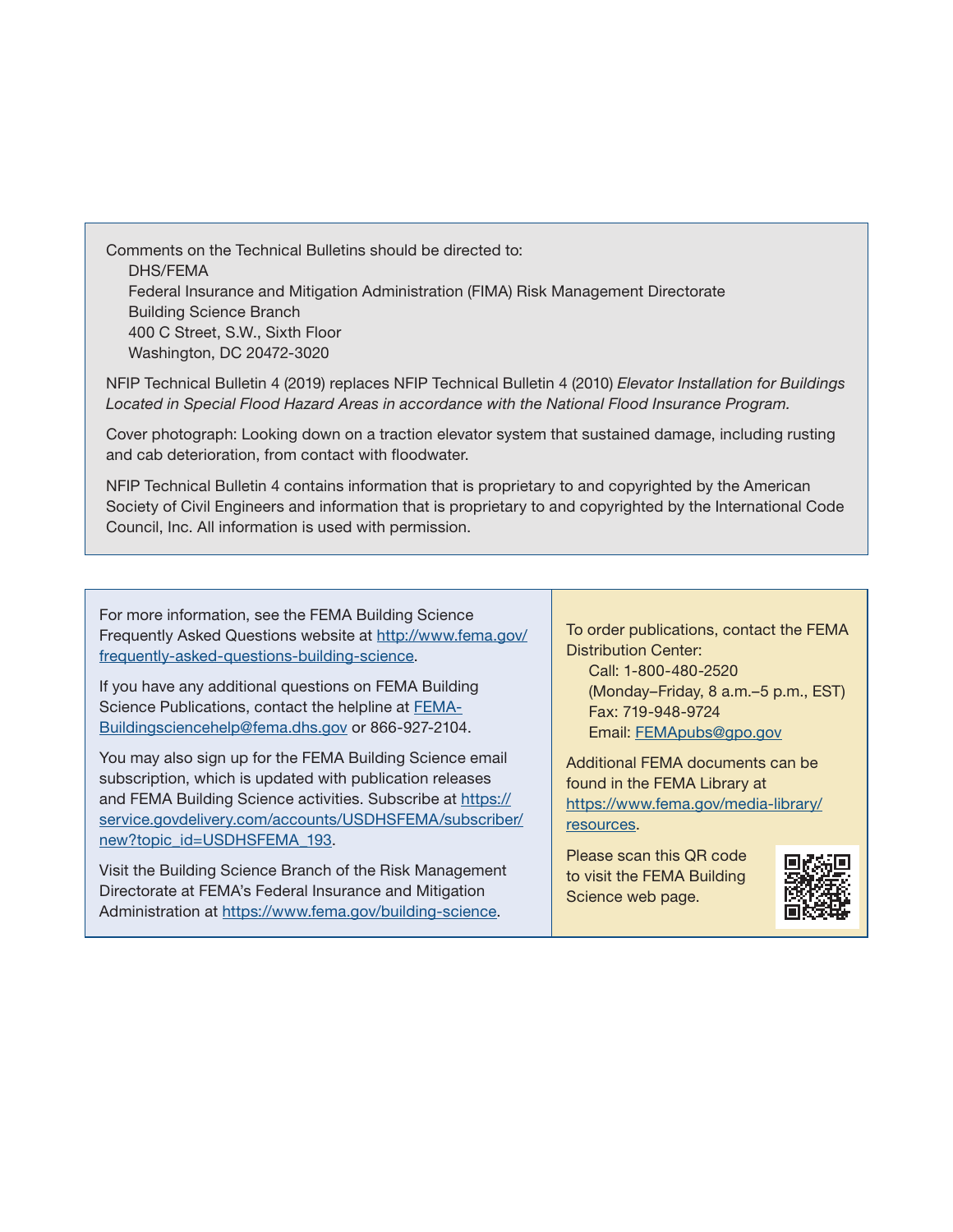## **Table of Contents**

| 3.1                    |  |  |  |  |
|------------------------|--|--|--|--|
| 3.2                    |  |  |  |  |
|                        |  |  |  |  |
| 4.1                    |  |  |  |  |
|                        |  |  |  |  |
|                        |  |  |  |  |
| 5.1                    |  |  |  |  |
| 5.2                    |  |  |  |  |
| 5.3                    |  |  |  |  |
|                        |  |  |  |  |
| 6.1                    |  |  |  |  |
| 6.2                    |  |  |  |  |
| 6.3                    |  |  |  |  |
| 6.4                    |  |  |  |  |
| 6.5                    |  |  |  |  |
| 6.6                    |  |  |  |  |
| 6.7                    |  |  |  |  |
|                        |  |  |  |  |
| <b>List of Figures</b> |  |  |  |  |
|                        |  |  |  |  |
|                        |  |  |  |  |
|                        |  |  |  |  |
|                        |  |  |  |  |
|                        |  |  |  |  |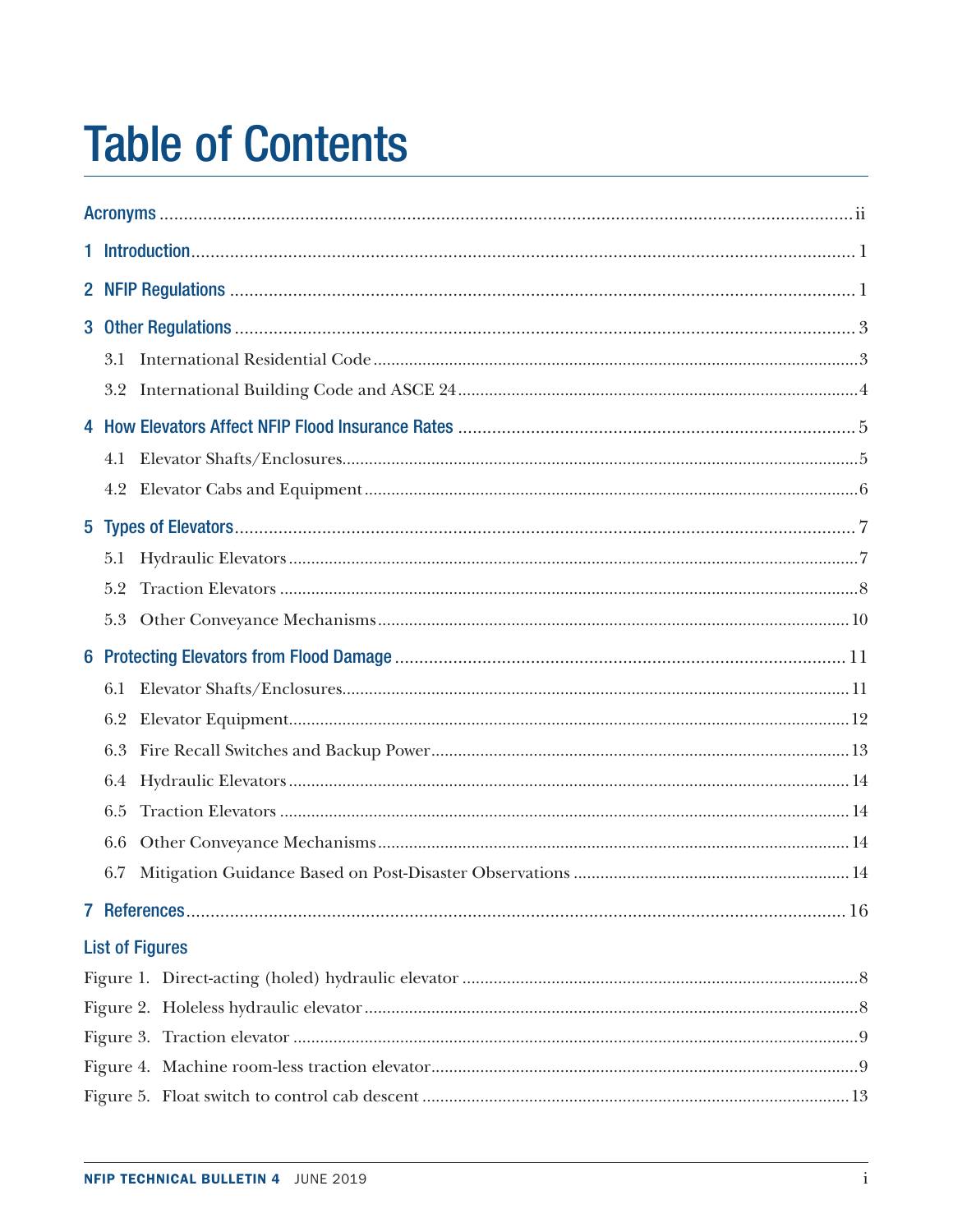### <span id="page-3-0"></span>List of Tables

| Table 2. Comparison of Select 2018 IBC and ASCE 24-14 Requirements with NFIP Requirements 4 |  |
|---------------------------------------------------------------------------------------------|--|
| Table 3. Hydraulic Elevator System Components, Locations, and Flood-Protection Strategies7  |  |
| Table 4. Traction Elevator System Components, Locations, and Flood Protection Strategies 10 |  |
|                                                                                             |  |
|                                                                                             |  |

## Acronyms

| <b>ANSI</b> | American National Standards Institute           |
|-------------|-------------------------------------------------|
| <b>ASCE</b> | <b>American Society of Civil Engineers</b>      |
| <b>ASME</b> | American Society of Mechanical Engineers        |
| <b>BFE</b>  | base flood elevation                            |
| <b>CFR</b>  | Code of Federal Regulations                     |
| <b>DHS</b>  | Department of Homeland Security                 |
| <b>FEMA</b> | <b>Federal Emergency Management Agency</b>      |
| <b>FIMA</b> | Federal Insurance and Mitigation Administration |
| <b>FIRM</b> | Flood Insurance Rate Map                        |
| <b>IBC</b>  | International Building Code®                    |
| <b>ICC</b>  | International Code Council®                     |
| I-Codes     | International Codes®                            |
| <b>IRC</b>  | International Residential Code®                 |
| <b>NEMA</b> | National Electrical Manufacturers Association   |
| <b>NFIP</b> | National Flood Insurance Program                |
| <b>NFPA</b> | <b>National Fire Protection Association</b>     |
| <b>SEI</b>  | <b>Structural Engineering Institute</b>         |
| <b>SFHA</b> | Special Flood Hazard Area                       |
| <b>SFIP</b> | <b>Standard Flood Insurance Policy</b>          |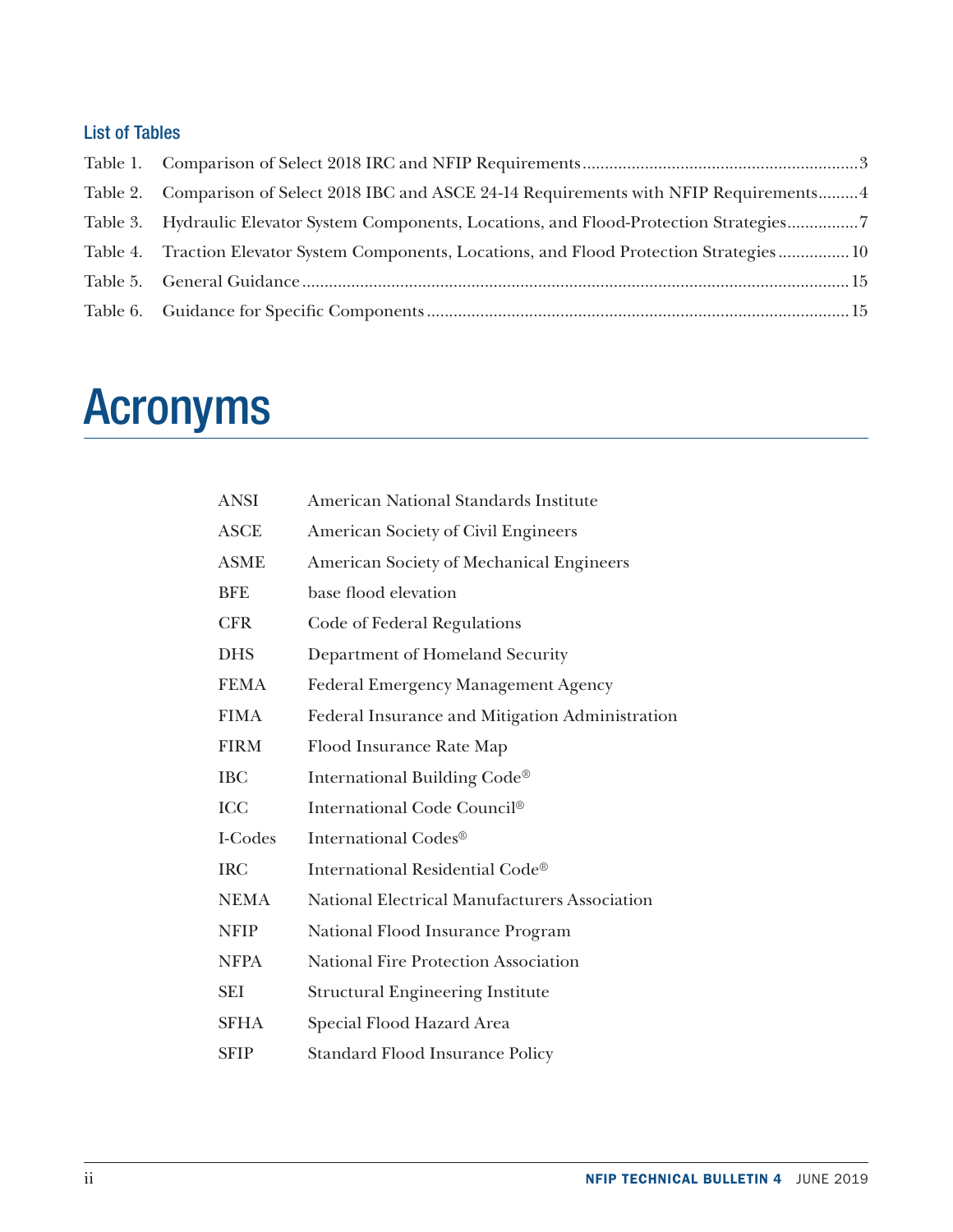## <span id="page-4-0"></span>1 Introduction

This Technical Bulletin provides guidance on the National Flood Insurance Program (NFIP) floodplain management requirements for installing elevators and associated equipment below the base flood elevation (BFE) in Special Flood Hazard Areas (SFHAs). This Technical Bulletin also discusses how the presence of elevators in buildings can affect flood insurance premiums.

Types of elevators and associated equipment are described, along with practical methods of protecting elevators from flood damage. Even when compliance is not required, application of these loss prevention measures can reduce the level of damage that can occur, the resultant repair costs, and the time elevators are out of service. If this guidance is followed, elevator service in buildings can be restored as quickly as possible once floodwater recedes and power is restored.

Questions about the NFIP floodplain management requirements pertaining to elevators should be directed to the appropriate local official, NFIP State Coordinating Office, or FEMA Regional Office.

#### NFIP TECHNICAL BULLETIN 0

NFIP Technical Bulletin 0, *User's Guide to Technical Bulletins,* should be used as a reference in conjunction with this Technical Bulletin. Technical Bulletin 0 describes the purpose and use of the Technical Bulletins, includes common concepts and terms, lists useful resources, and includes a crosswalk of the sections of the NFIP regulations identifying the Technical Bulletin that addresses each section of the regulations and a subject index.

Readers are cautioned that the definition of some of the terms that are used in the Technical Bulletins are not the same when used by the NFIP for the purpose of rating flood insurance policies.

## 2 NFIP Regulations

An important NFIP objective is protecting buildings constructed in SFHAs from damage caused by flood forces. The SFHA, composed of Zones A and V, is the areal extent of the base flood shown on Flood Insurance Rate Maps (FIRMs) prepared by FEMA. The base flood is the flood that has a 1 percent chance of being equaled or exceeded in any given year (commonly called the "100-year flood").

The NFIP floodplain management regulations include minimum building design criteria that apply to new construction and to improvements, alterations, and additions determined to be Substantial Improvements. The minimum criteria also apply to the repair of buildings determined to have incurred Substantial Damage. The NFIP regulations require the lowest floor (including basement) to be elevated to or above the BFE in new construction and for improvements determined to be Substantial Improvements (including repair of

#### INCREASED USE OF ELEVATORS

Elevators have become more common in residential and nonresidential construction to facilitate access because of the requirements to elevate buildings and comply with the Americans with Disabilities Act of 1990.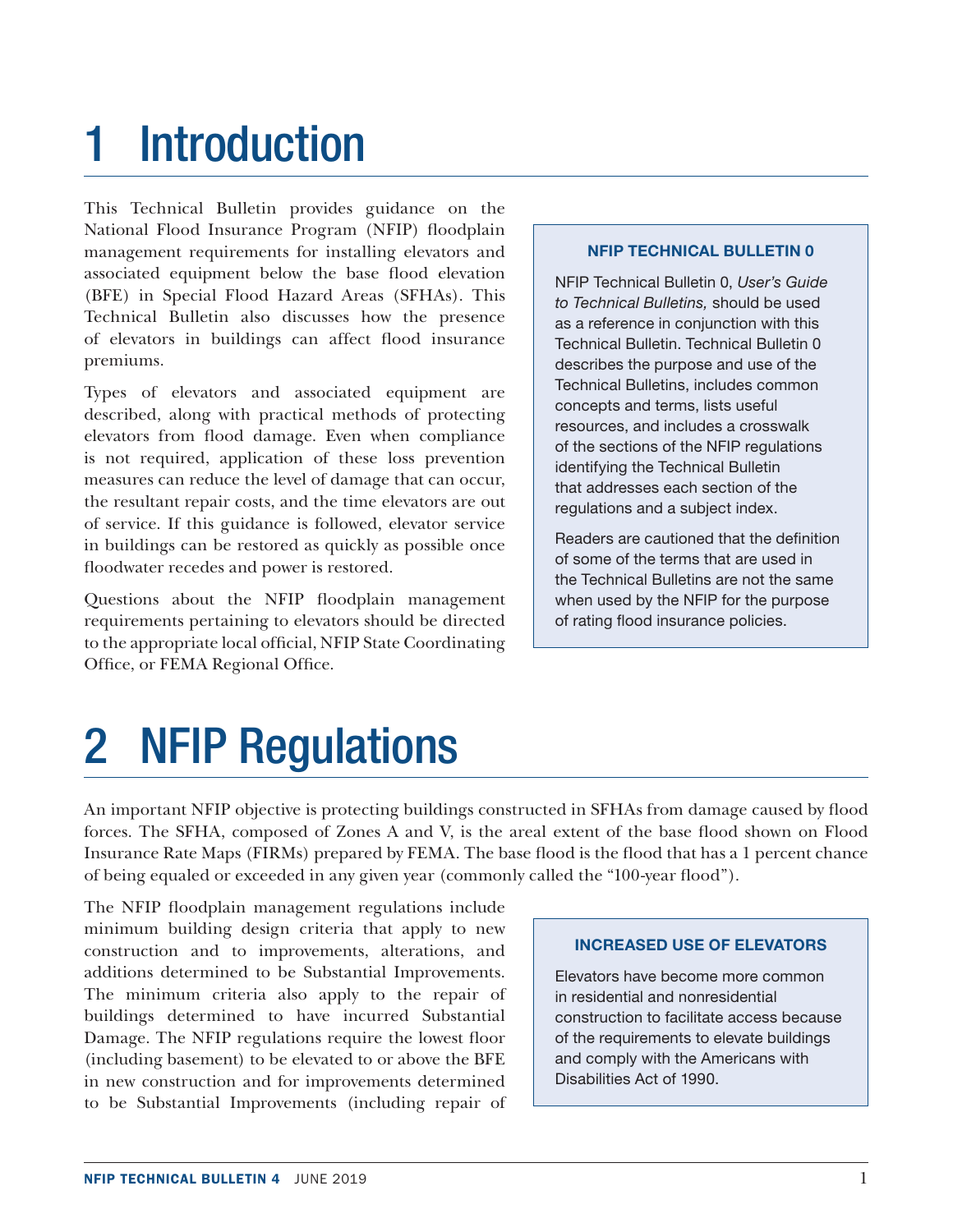buildings determined to have incurred Substantial Damage). Non-residential buildings in Zone A must be elevated or dry floodproofed.

The NFIP regulations for utility systems, including elevator equipment, are codified in Title 44 of the Code of Federal Regulations (CFR) Part 60. Pertaining specifically to this Technical Bulletin, 44 CFR Section  $60.3(a)(3)$  states that a community shall:

Review all permit applications to determine whether proposed building sites will be reasonably safe from flooding. If a proposed building site is in a flood-prone area, all new construction and substantial improvements shall … (ii) be constructed with materials resistant to flood damage, (iii) be constructed by methods and practices that minimize flood damages, and (iv) be constructed with electrical, heating, ventilation, plumbing, and air conditioning equipment and other service facilities that are designed and/or located so as to prevent water from entering or accumulating within the components during conditions of flooding.

To comply with the NFIP regulations, measures must be taken to mitigate flood damage to service facilities, including elevators and associated equipment. Although in order to function, some components must be located below the lowest floor of an elevated building (i.e., below the BFE), most of the elevator components that are vulnerable to flooding can be located above the BFE or be designed so that flood damage is minimized.

### NFIP REQUIREMENTS AND HIGHER REGULATORY STANDARDS

State and Local Requirements. State or local requirements that are more stringent than the minimum requirements of the NFIP take precedence. The Technical Bulletins and other FEMA publications provide guidance on the minimum requirements of the NFIP and describe best practices. Design professionals, builders, and property owners should contact local officials to determine whether more restrictive provisions apply to buildings or sites in question. All other applicable requirements of the State or local building codes must also be met for buildings in flood hazard areas.

Substantial Improvement and Substantial Damage. As part of issuing permits, local officials must review not only proposals for new construction but also for work on existing buildings to determine whether the work constitutes Substantial Improvement or repair of Substantial Damage. If the work is determined to constitute Substantial Improvement or repair of Substantial Damage, the buildings must be brought into compliance with NFIP requirements for new construction. Some communities modify the definitions of Substantial Improvements and/or Substantial Damage to be more restrictive than the NFIP minimum requirements. For more information on Substantial Improvement and Substantial Damage, see FEMA P-758, *Substantial Improvement/Substantial Damage Desk Reference* (2010), and FEMA 213, *Answers to Questions About Substantially Damaged/Substantially Damaged Buildings* (2018).

Higher Building Elevation Requirements. Some communities require that buildings be elevated above the NFIP minimum requirements. The additional elevation is called freeboard. Design professionals, builders, and property owners should check with local officials to determine whether a community has freeboard requirements. References to building elevations in this Technical Bulletin should be construed as references to the community's elevation requirement in areas where freeboard is required.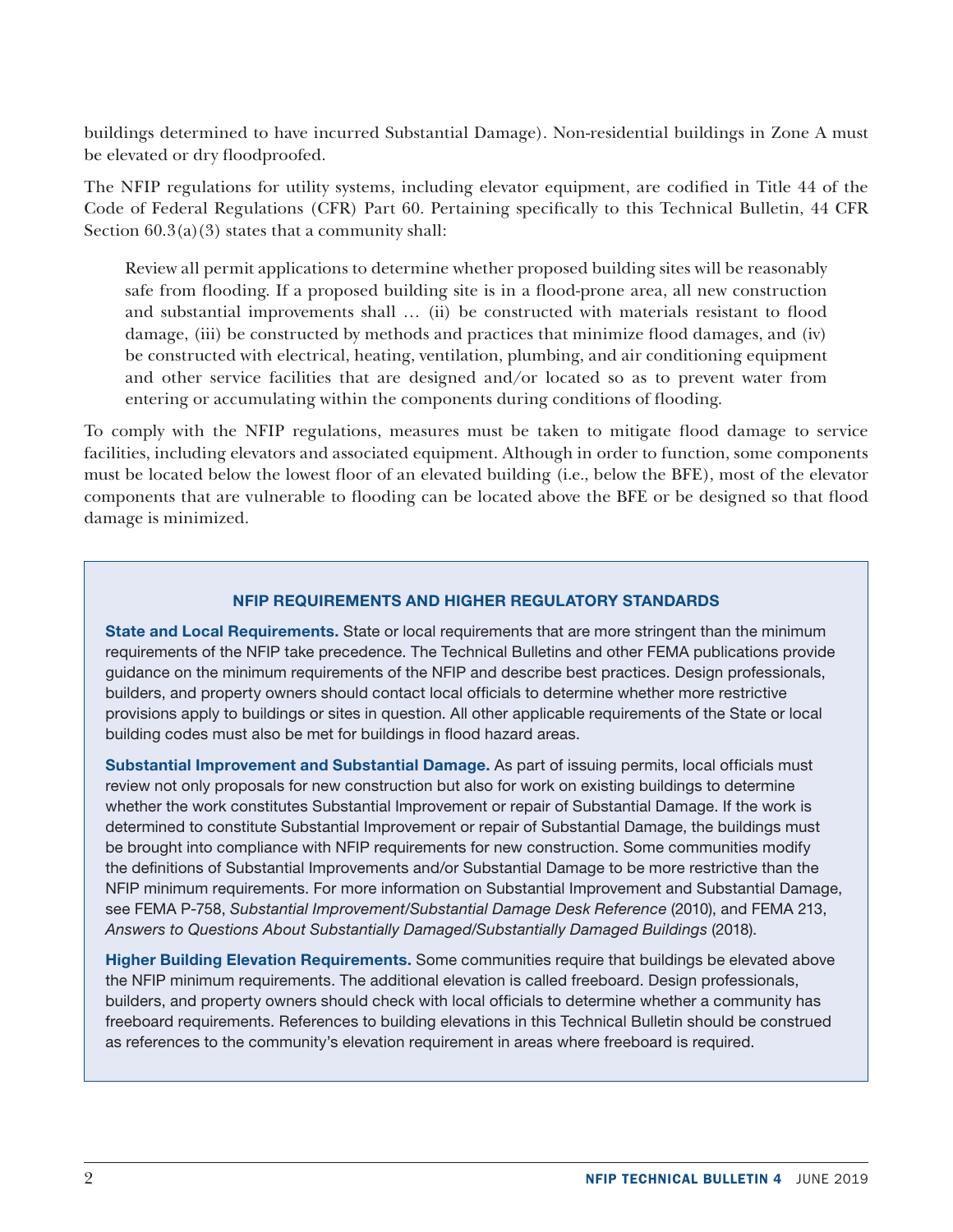## <span id="page-6-0"></span>3 Other Regulations

In addition to complying with NFIP requirements, all new construction, Substantial Improvements, and repairs of Substantial Damage must comply with the applicable building codes and standards that have been adopted by States and communities.

The International Codes® (I-Codes®), published by the International Code Council® (ICC®) are a family of codes that include the International Residential Code® (IRC®), International Building Code® (IBC®), International Existing Building Code® (IEBC®), and codes that govern the installation of mechanical, plumbing, fuel gas service, and other aspects of building construction. FEMA has deemed that the latest published editions of the I-Codes meet or exceed NFIP requirements for buildings and structures. Excerpts of the flood provisions of the I-Codes are available on FEMA's Building Code Resource webpage [\(http://www.fema.gov/building-code-resources\)](http://www.fema.gov/building-code-resources).

## 3.1 International Residential Code

The IRC applies to one- and two-family dwellings and townhomes not more than three stories above grade plane. IRC Section R321 requires that elevators comply with ASME A17.1/CSA B44, *Safety Code for Elevators and Escalators* (2016)*.* The 2018 IRC requirements related to building utility and service equipment in dwellings in SFHAs (summarized in Table 1) are similar to, but generally exceed, NFIP requirements.

### IRC COMMENTARY

ICC publishes companion commentary for the IRC. Although not regulatory, the commentary provides guidance that is useful in complying with, interpreting, and enforcing the requirements of the code.

#### Table 1. Comparison of Select 2018 IRC and NFIP Requirements

| <b>Topic</b>                                          | Summary of Select 2018 IRC Requirements and<br>Changes from 2015 and 2012 Editions                                                                                                                                                                                                                                                                                                                                                                                                                                                                                                                                                                                                                                                                                                                                                                                                                                                                                                                                                                                                                                               | <b>Comparison with</b><br><b>NFIP Requirements</b>                                                                                                                                                                                                                                                                                             |
|-------------------------------------------------------|----------------------------------------------------------------------------------------------------------------------------------------------------------------------------------------------------------------------------------------------------------------------------------------------------------------------------------------------------------------------------------------------------------------------------------------------------------------------------------------------------------------------------------------------------------------------------------------------------------------------------------------------------------------------------------------------------------------------------------------------------------------------------------------------------------------------------------------------------------------------------------------------------------------------------------------------------------------------------------------------------------------------------------------------------------------------------------------------------------------------------------|------------------------------------------------------------------------------------------------------------------------------------------------------------------------------------------------------------------------------------------------------------------------------------------------------------------------------------------------|
| Mechanical,<br>plumbing,<br>and electrical<br>systems | Section R322.1.6 Protection of mechanical, plumbing and electrical<br>systems.<br>Specifies that protection of electrical systems, equipment, and components;<br>heating, ventilating, air conditioning; plumbing appliances and plumbing<br>fixtures; duct systems; and other service equipment should be located at or<br>above the elevations required for buildings based on flood zone. In addition:<br>• Equipment and components replaced as part of Substantial Improvement<br>must meet the same requirements as new construction.<br>• Systems, fixtures, equipment, and components must not be mounted on<br>or penetrate through walls intended to break away under flood loads.<br>• An exception allows equipment and components below the required<br>elevation if designed and installed to prevent water from entering or<br>accumulating within the components and to resist flood loads.<br>• Electrical wiring systems that conform to requirements for wet locations<br>are permitted below the required elevation.<br>Change from 2015 to 2018 IRC: No change.<br>Change from 2012 to 2015 IRC: No change. | <b>Exceeds NFIP</b><br>44 CFR § 60.3(a)<br>(3) with more<br>specificity:<br>Elevation must<br>be to at least<br>the same height<br>as the elevation<br>requirement for<br>dwellings, and<br>limitations related<br>to breakaway walls,<br>acknowledge that<br>minimum electric<br>service may be<br>appropriate (e.g.,<br>for light switches). |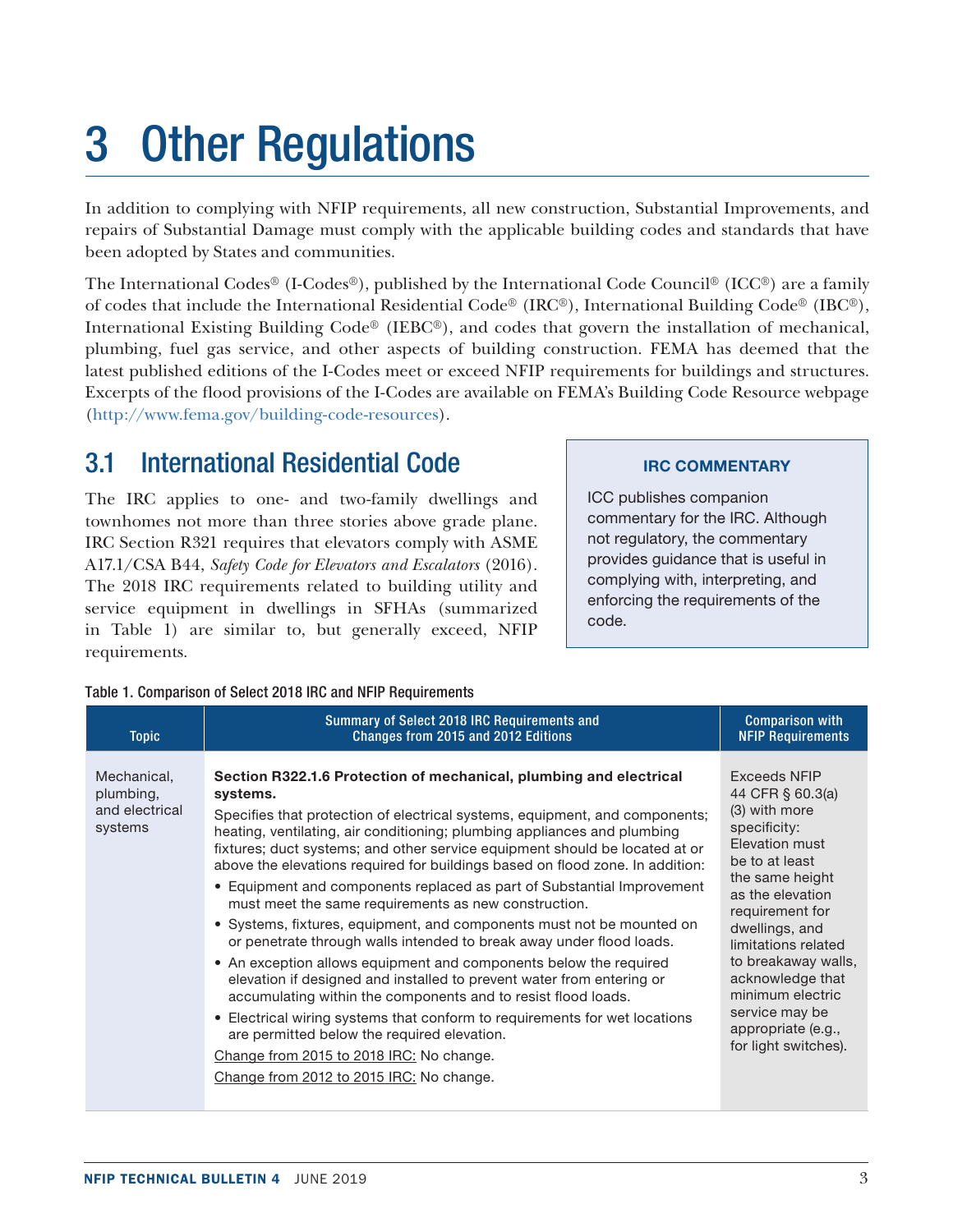<span id="page-7-0"></span>

|  |  | Table 1. Comparison of Select 2018 IRC and NFIP Requirements (concluded) |  |  |  |
|--|--|--------------------------------------------------------------------------|--|--|--|
|--|--|--------------------------------------------------------------------------|--|--|--|

| <b>Topic</b>          | Summary of Select 2018 IRC Requirements and<br>Changes from 2015 and 2012 Editions                                         | <b>Comparison with</b><br><b>NFIP Requirements</b> |
|-----------------------|----------------------------------------------------------------------------------------------------------------------------|----------------------------------------------------|
| General<br>mechanical | Section M1301.1.1 [General Mechanical System Requirements] Flood-<br>resistant installation.                               | Exceeds NFIP<br>44 CFR § 60.3(a)                   |
| systems               | Requires mechanical appliances, equipment, and systems to be located and<br>installed in accordance with Section R322.1.6. | (3) with more<br>specificity.                      |
|                       | Change from 2015 to 2018 IRC: No change.                                                                                   |                                                    |
|                       | Change from 2012 to 2015 IRC: No change.                                                                                   |                                                    |

Used with permission from ICC.

## 3.2 International Building Code and ASCE 24

The flood provisions of the latest published editions of the IBC meet or exceed the NFIP requirements for buildings, largely through reference to the standard ASCE 24, *Flood Resistant Design and Construction*, developed by the American Society of Civil Engineers (ASCE). The IBC applies to all applicable buildings and structures. While primarily used for buildings and structures other than dwellings within the scope of the IRC, the IBC may be used to design dwellings. Current (2018) IBC and current ASCE 24 (ASCE 24-14 [2014]) requirements for buildings in SFHAs are summarized in Table 2.

#### IBC AND ASCE COMMENTARIES

ICC publishes companion commentary for the IBC and ASCE publishes companion commentary for ASCE 24. Although not regulatory, the commentaries provide information and guidance that are useful in complying with, interpreting, and enforcing requirements.

#### Table 2. Comparison of Select 2018 IBC and ASCE 24-14 Requirements with NFIP Requirements

| <b>Topic</b>                                 | Summary of Select 2018 IBC/ASCE 24-14 Requirements<br>and Changes from 2015 and 2012/ASCE 24-05                                                                                                                                                                                                                                                                                                                                                                                                                                                                                                                                                                                                                                               | <b>Comparison with</b><br><b>NFIP Requirements</b>                |
|----------------------------------------------|-----------------------------------------------------------------------------------------------------------------------------------------------------------------------------------------------------------------------------------------------------------------------------------------------------------------------------------------------------------------------------------------------------------------------------------------------------------------------------------------------------------------------------------------------------------------------------------------------------------------------------------------------------------------------------------------------------------------------------------------------|-------------------------------------------------------------------|
| General flood<br>hazard area<br>requirements | 2018 IBC, Section 1612.2 Design and construction.<br>Requires buildings and structures located in flood hazard areas to be<br>designed and constructed in accordance with Chapter 5 of ASCE 7,<br>Minimum Design Loads and Associated Criteria for Buildings and Other<br>Structures, and ASCE 24.<br>Change from 2015 to 2018 IBC: Section renumbered from 1612.4 to 1612.2.<br>Change from 2012 to 2015 IBC: Applies Coastal High Hazard Area<br>requirements in Coastal A Zones, if delineated.                                                                                                                                                                                                                                            | Exceeds NFIP<br>44 CFR § 60.3(a)<br>(3) with more<br>specificity. |
| Elevators                                    | 2018 IBC, Chapter 30, Elevators and Conveying Systems, Section<br>3001.3 Referenced standards.<br>Specifies the standards that govern the design, construction, installation,<br>alteration, repair, and maintenance of elevators and conveying systems and<br>components. Among other standards cited is ASME A17.1, Safety Code for<br>Elevators and Escalators, issued by the American Society of Mechanical<br>Engineers. ASCE 24 is cited for construction in flood hazard areas.<br>Change from 2015 to 2018 IBC: Section renumbered from 3001.2 to 3001.3<br>and referenced standards, other than ASCE 24, provided in Table 3001.3.<br>Change from 2012 to 2015 IBC: ASME A17.7/CSA B44.7 and ANSI MH29.1<br>added to Section 3001.2. | Exceeds NFIP<br>44 CFR § 60.3(a)<br>(3) with more<br>specificity. |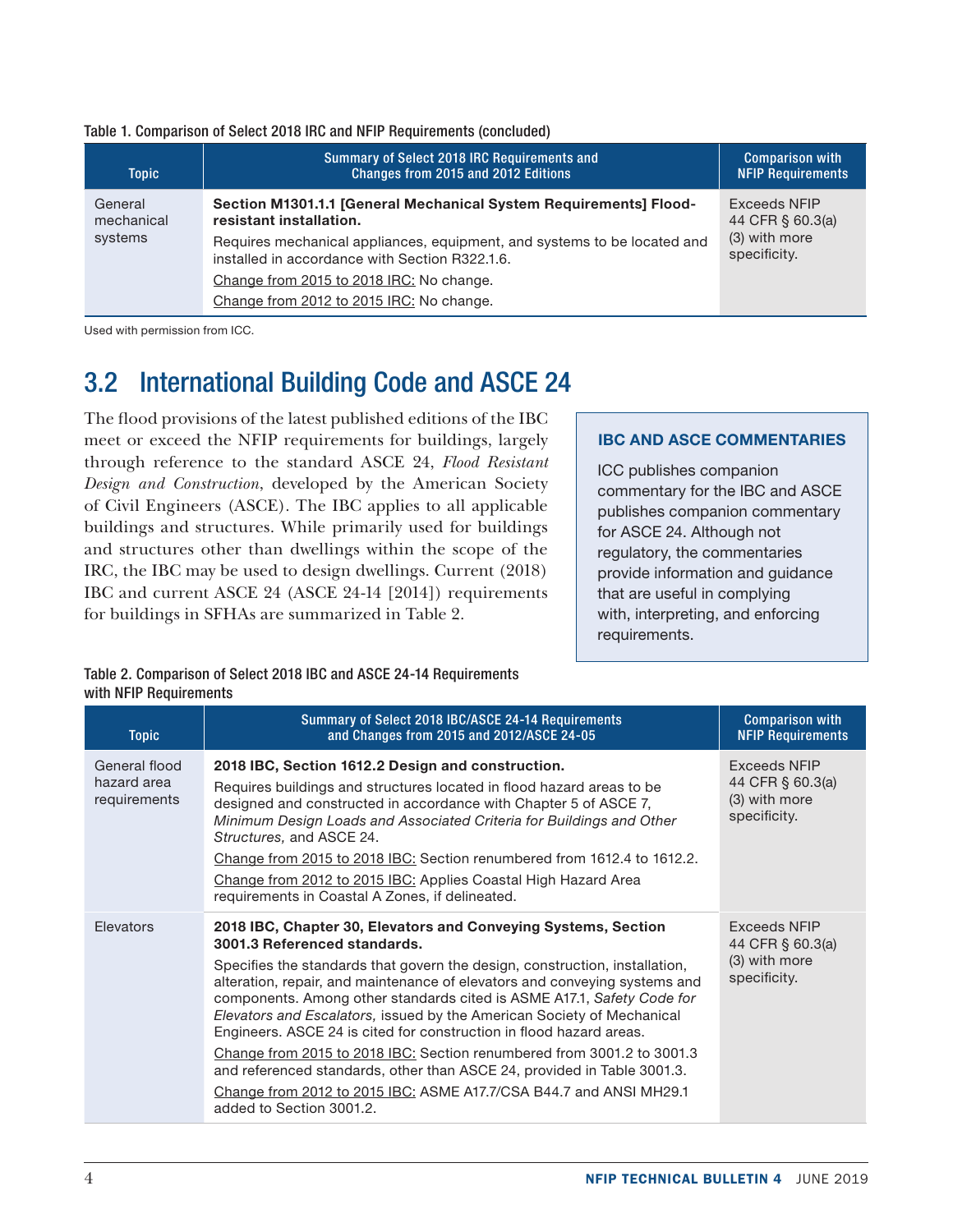| <b>Topic</b> | Summary of Select 2018 IBC/ASCE 24-14 Requirements<br>and Changes from 2015 and 2012/ASCE 24-05                                                                                                                                                                                                                                                                                                                                                                                                                                                                                                                                                                                                                                                                                                                                                                                                                                                                                                                                                                                                                                                                                                                                                                                                             | <b>Comparison with</b><br><b>NFIP Requirements</b>                       |
|--------------|-------------------------------------------------------------------------------------------------------------------------------------------------------------------------------------------------------------------------------------------------------------------------------------------------------------------------------------------------------------------------------------------------------------------------------------------------------------------------------------------------------------------------------------------------------------------------------------------------------------------------------------------------------------------------------------------------------------------------------------------------------------------------------------------------------------------------------------------------------------------------------------------------------------------------------------------------------------------------------------------------------------------------------------------------------------------------------------------------------------------------------------------------------------------------------------------------------------------------------------------------------------------------------------------------------------|--------------------------------------------------------------------------|
| Elevators    | <b>ASCE 24-14, Section 7.5 Elevators</b><br>• Elevator components must be located above the elevations required for<br>buildings unless specifically permitted by this section.<br>• Components below the required elevations must be composed of flood<br>damage-resistant materials and capable of resisting physical damage due<br>to flooding.<br>• Hydraulic elevators are permitted below the required elevation, but<br>electrical control panels, hydraulic pumps, and tanks must be elevated;<br>drainage must be provided for the elevator pit; hydraulic lines, hydraulic<br>cylinders, and buffer springs must be located to prevent physical damage<br>due to flooding or painted or coated with galvanic or rust-preventive paint.<br>• Traction elevator systems must have elevated machine rooms, and<br>components in hoistways below the required elevation must be protected<br>from physical damage due to flooding.<br>• Elevators must be equipped with controls that prevent cabs from<br>descending into floodwater.<br>• Elevator shafts must resist flood loads. In Zone A, shafts are not required<br>to have flood openings; in Zone V and Coastal A Zones, shafts are not<br>required to have breakaway walls.<br>Change from ASCE 24-05: Added subsection on elevator shafts. | <b>Exceeds NFIP</b><br>44 CFR § 60.3(a)<br>(3) with more<br>specificity. |

#### <span id="page-8-0"></span>Table 2. Comparison of Select 2018 IBC and ASCE 24-14 Requirements with NFIP Requirements (concluded)

Used with permission from ASCE and ICC

## 4 How Elevators Affect NFIP Flood Insurance Rates

NFIP floodplain management regulations restrict use of enclosed areas below the lowest elevated floor of elevated buildings to parking of vehicles, building access, and storage. Elevators, just as stairs and ramps, are permitted for building access. Although elevators and elevator shafts/enclosures are covered by NFIP flood insurance policies, their presence in a building, their size, and their manner of construction are factors used by insurance underwriters to determine a building's flood insurance premium.

## 4.1 Elevator Shafts/Enclosures

For buildings located in Zone A (all zones shown on FIRMs as Zones A, AE, A1 through A30, AR, AO, and AH), where elevator shafts/enclosures are not designed to automatically equalize hydrostatic flood forces on its exterior walls, a premium loading is added to the standard flood insurance building rate. The amount of premium loading depends on the square footage of the elevator shaft/enclosure and the depth of the shaft/enclosure in relation to the BFE. However, no premium loading is added to the standard building rate if the elevator shaft/enclosure is designed to automatically equalize hydrostatic flood forces on exterior walls by allowing the entry and exit of floodwater, is unfinished, and used only for building access, parking of vehicles, or storage.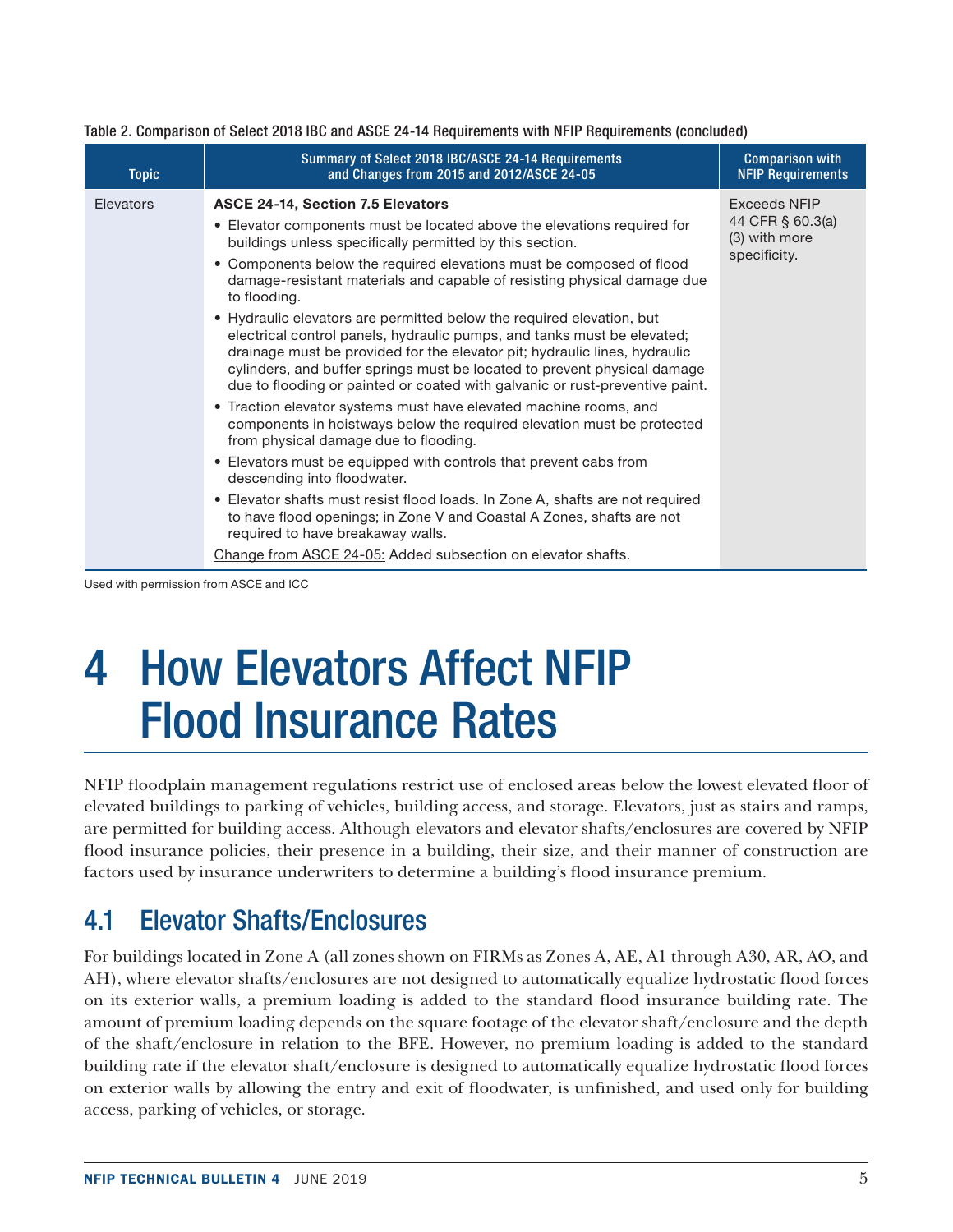### FLOOD INSURANCE TERMINOLOGY AND RATING OF ELEVATOR PITS

<span id="page-9-0"></span>The NFIP and Standard Flood Insurance Policy (SFIP) define a **basement** as "any area of the building, including any sunken room or sunken portion of a room, having its floor below ground level (subgrade) on all sides." Additionally, the NFIP and SFIP define the lowest floor as "the lowest enclosed area (including a basement). An unfinished or flood-resistant enclosure, usable solely for parking of vehicles, building access, or storage in an area other than a basement area, is not considered a building's lowest floor provided that such enclosure is not built so as to render the structure in violation of requirements." The SFIP defines an elevated building as "a building that has no basement and that has its lowest floor raised above ground level by foundation walls, posts, piers, pilings, or columns."

Elevator Pits. A building that has its lowest elevated floor raised above ground level by foundation walls, posts, piers, pilings, or columns where the only area below grade is an elevator pit is classified as an elevated building for insurance rating purposes, even if the bottom of the elevator pit is below grade on all sides. There is a premium surcharge for elevators in an SFHA if the elevator pit is below the BFE, whether the pit is below grade or not. For non-elevated buildings with any area below grade, including an elevator pit, the below-grade portions are classified as basements for flood insurance rating purposes. Floodplain management regulations do not consider elevator pits that are the minimum size necessary as to be basements if they are designed in accordance with the requirements of this Technical Bulletin (i.e., the elevator pit is the minimum size required for the elevator to function, has no finishes, and contains no equipment).

For buildings located in Zone V (all zones shown on FIRMs as Zone V, VE, and V1 through V30), elevator shafts/enclosures with walls surrounding the elevator cab are always considered building obstructions. If the elevator shaft/enclosure exceeds 300 square feet and has breakaway walls, then a premium loading factor is added to the overall flood insurance building rate with obstruction. The amount of the premium loading depends on the actual square footage of the elevator shaft/enclosure, and the depth of the shaft/ enclosure in relation to the BFE. However, no premium loading is added to the standard building with obstruction rate if the elevator shaft/enclosure is less than 300 square feet, made with breakaway walls, is unfinished, and used only for building access, parking of vehicles, or storage.

## 4.2 Elevator Cabs and Equipment

The NFIP provides coverage for elevator cabs and their related equipment as building property. However, the NFIP does not cover elevator-related equipment located below the lowest floor of elevated buildings constructed after the community joined the NFIP or installed below the BFE after September 30, 1987. A separate premium loading is added to the cab and any permanent machinery and equipment servicing an elevator in a building that extends below the BFE in Zone A or Zone V.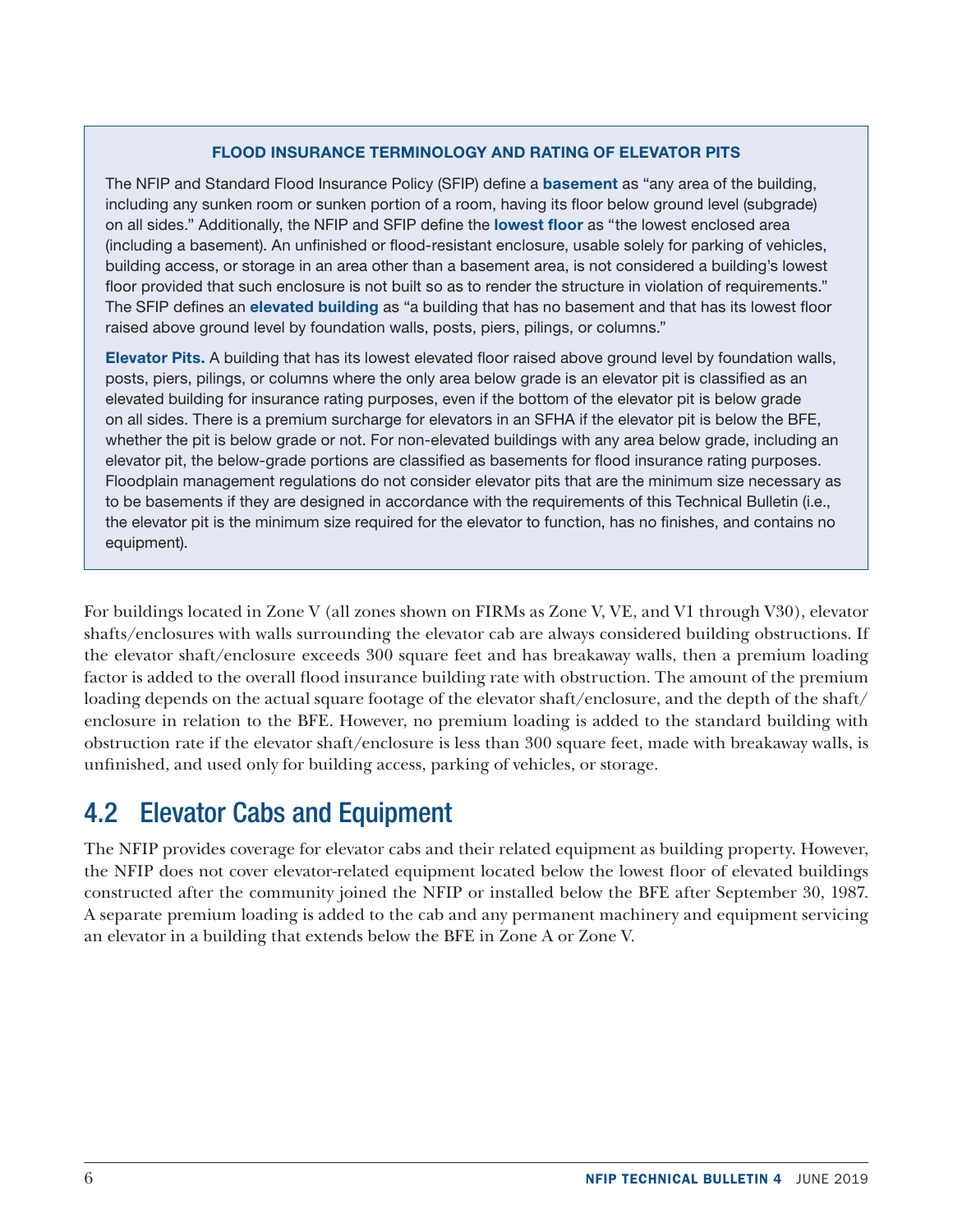## <span id="page-10-0"></span>5 Types of Elevators

Elevators are vertical transports that move people or materials between the floors or levels of a structure. All elevators have a cab or platform in a shaft; the cab or platform moves along rails and is powered by one or more motors. Some of the differences between elevator systems are related to how the cab or platform is transported between levels.

#### ASME A17.1 TERMINOLOGY

For consistency with ASME A17.1, the industry standard, this Technical Bulletin refers to elevators as residential and commercial.

The two primary types of elevators used in residential and commercial buildings are hydraulic elevators and traction

elevators. A key difference between them is that hydraulic elevators lift the elevator cab using one or more pistons while traction elevators lift the elevator cab using steel cables and a traction motor.

Other conveyance systems include pneumatic elevators, chairlifts, and platform lifts.

## 5.1 Hydraulic Elevators

A hydraulic elevator consists of a cab attached directly or indirectly to a hydraulic jack that consists of a direct-acting piston inside a cylinder. Hydraulic elevators can be direct-acting (holed) or holeless. In direct-acting hydraulic elevators, the hydraulic jack assembly extends below the lowest floor and into the ground below the pit area (Figure 1). In contrast, for holeless hydraulic elevators, cylinders are placed in the shaft sides and do not extend below the pit floor (Figure 2). Both types of hydraulic elevators are operated by a hydraulic pump and reservoir for hydraulic fluid, both of which are usually located in a room adjacent to the elevator shaft. Both types of hydraulic elevators are generally used in buildings with fewer than five or six floors, including dwellings.

Table 3 provides a summary of hydraulic elevator system components, their typical location, and strategies to protect them from flood damage.

|                                 |                                   | <b>Flood Protection Strategy</b> |                                                    |  |
|---------------------------------|-----------------------------------|----------------------------------|----------------------------------------------------|--|
| <b>Elevator Component</b>       | <b>Typical Component Location</b> | <b>Elevation Above BFE</b>       | <b>Flood Damage-</b><br><b>Resistant Component</b> |  |
| Elevator Shaft (Enclosure)      | Entire vertical limit of building | <b>No</b>                        | Yes<br>Below the BFE                               |  |
| Cab                             | Hoistway                          | <b>Yes</b>                       | <b>Yes</b>                                         |  |
| Cylinder                        | Pit                               | <b>No</b>                        | No.<br>Use holeless (see Table 5)                  |  |
| Hydraulic Jack Assembly         | Pit                               | <b>No</b>                        | No.<br>Use holeless (see Table 5)                  |  |
| <b>Buffer Springs and Stand</b> | Pit                               | No.                              | <b>No</b><br>Paint or coat (see Table 6)           |  |
| Machine/Equipment Room          | 1st or 2nd level of building      | <b>Yes</b>                       | <b>Yes</b>                                         |  |
| Hydraulic Pump                  | Above BFE                         | Yes                              | Yes                                                |  |
| <b>Hydraulic Reservoir</b>      | Above BFE                         | Yes                              | Yes                                                |  |
| <b>Electrical Control Panel</b> | Above BFE                         | Yes                              | No.                                                |  |

Table 3. Hydraulic Elevator System Components, Locations, and Flood-Protection Strategies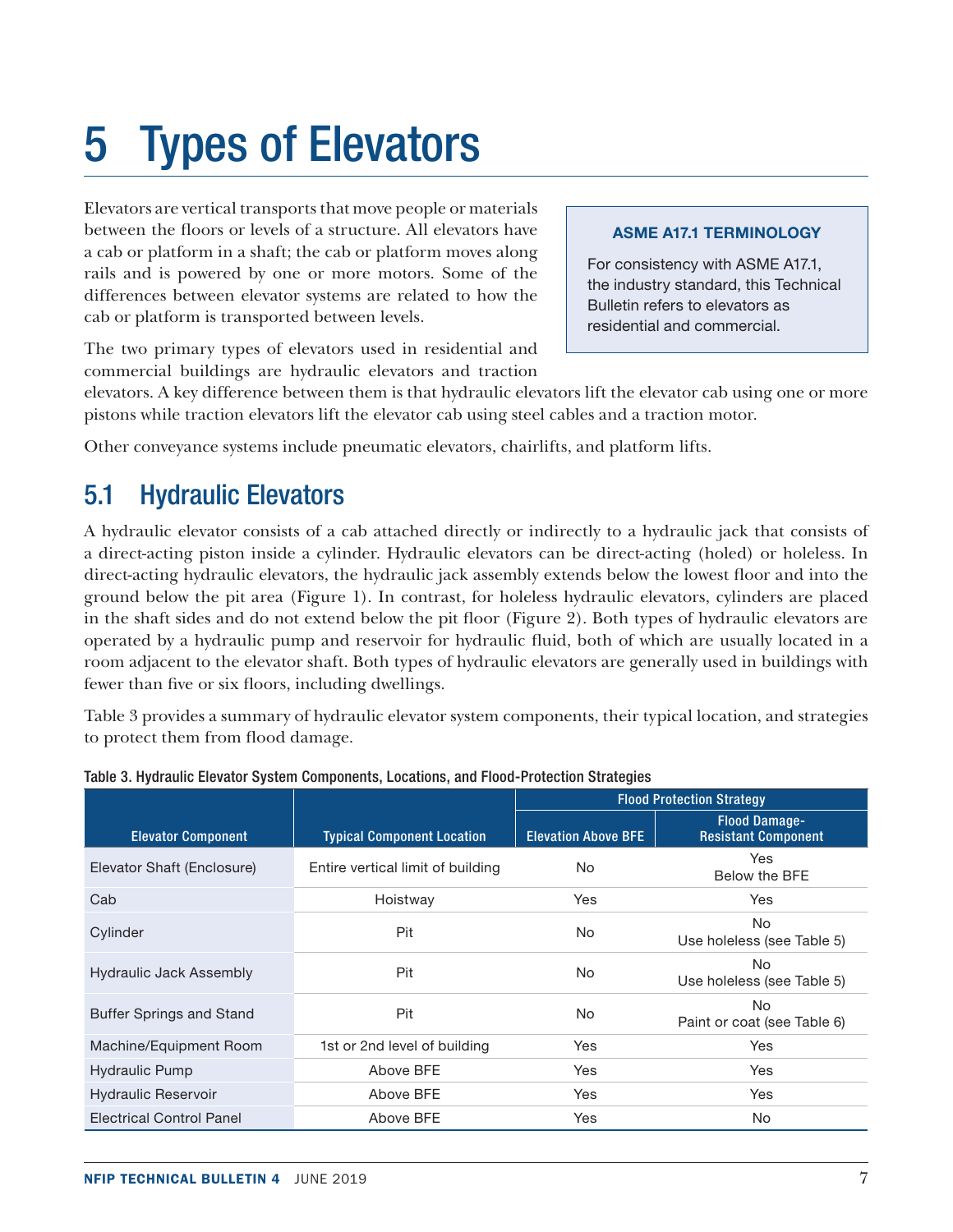<span id="page-11-0"></span>

Figure 1. Direct-acting (holed) hydraulic elevator



Traditional geared traction elevator systems consist of cables connected to the top of the cab operated by an electric motor located in a penthouse above the elevator shaft, as shown in Figure 3. Traction elevators may be geared or gearless depending on building height, speed requirements, and cost considerations. Geared traction elevators are typically used for small low-rise structures, while more expensive gearless traction elevators tend to be used for larger high-rise structures, where speed is



Figure 2. Holeless hydraulic elevator

#### LOW-RISE AND HIGH-RISE

For purposes of this Technical Bulletin, "low-rise" refers to dwellings within the scope of the IRC (one- and two-family homes and townhomes not more than three stories above grade plane) and other structures with a mean roof height of less than 75 feet. "High-rise" refers to structures with a mean roof height of 75 feet or more.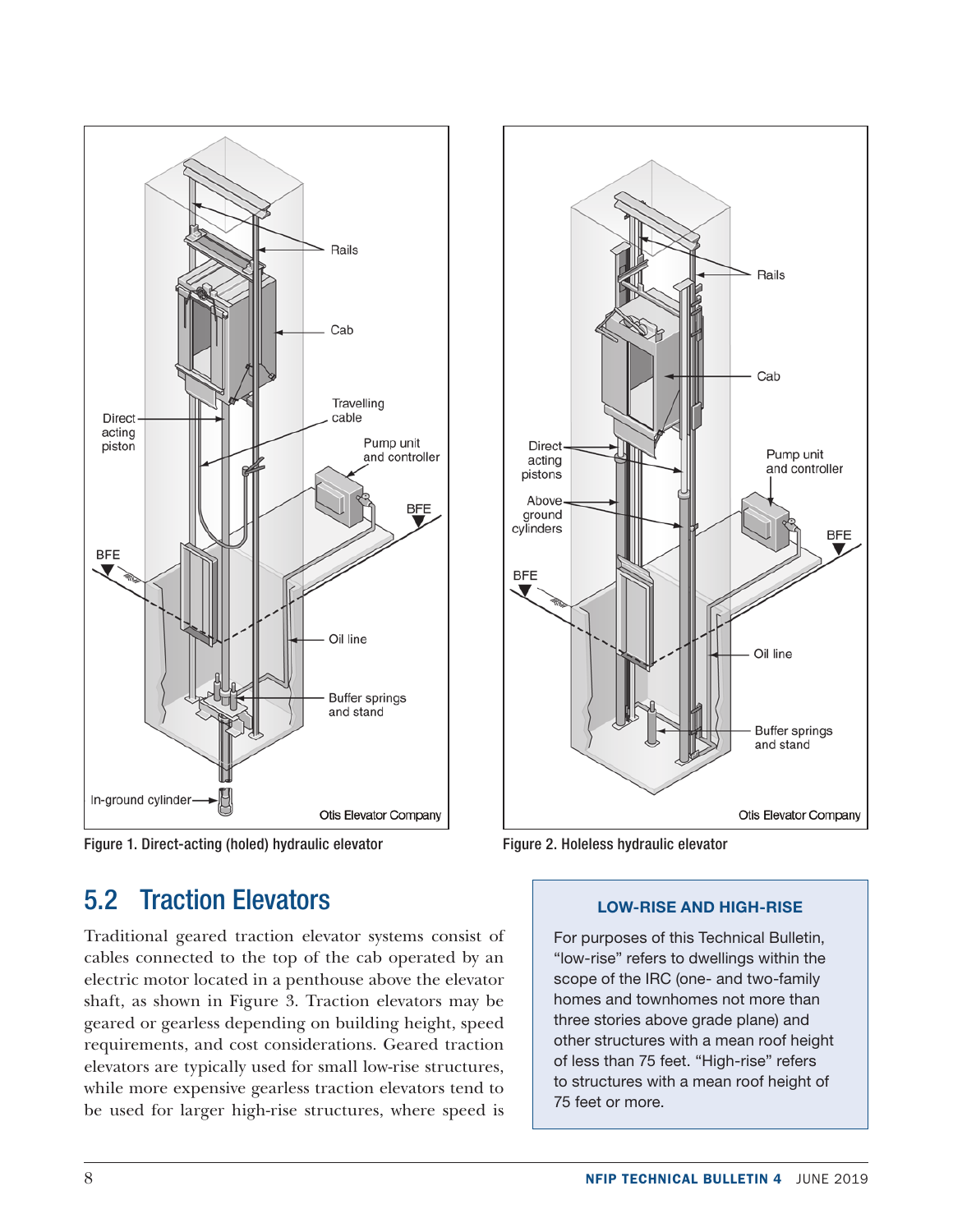<span id="page-12-0"></span>more critical. Machine room-less traction elevators employ a similar mechanical arrangement to geared traction elevators, with the machinery located in the elevator shaft at the top of the hoistway, as shown in Figure 4. Traction elevators are generally used in tall buildings.

Table 4 provides a summary of traction elevator system components, their typical location, and strategies to protect them from flood damage. Note that while nearly all traction elevator system components can be protected from flood damage, little can be done to protect governor cables, which typically must be replaced after flooding.



NFIP TECHNICAL BULLETIN 4 JUNE 2019 99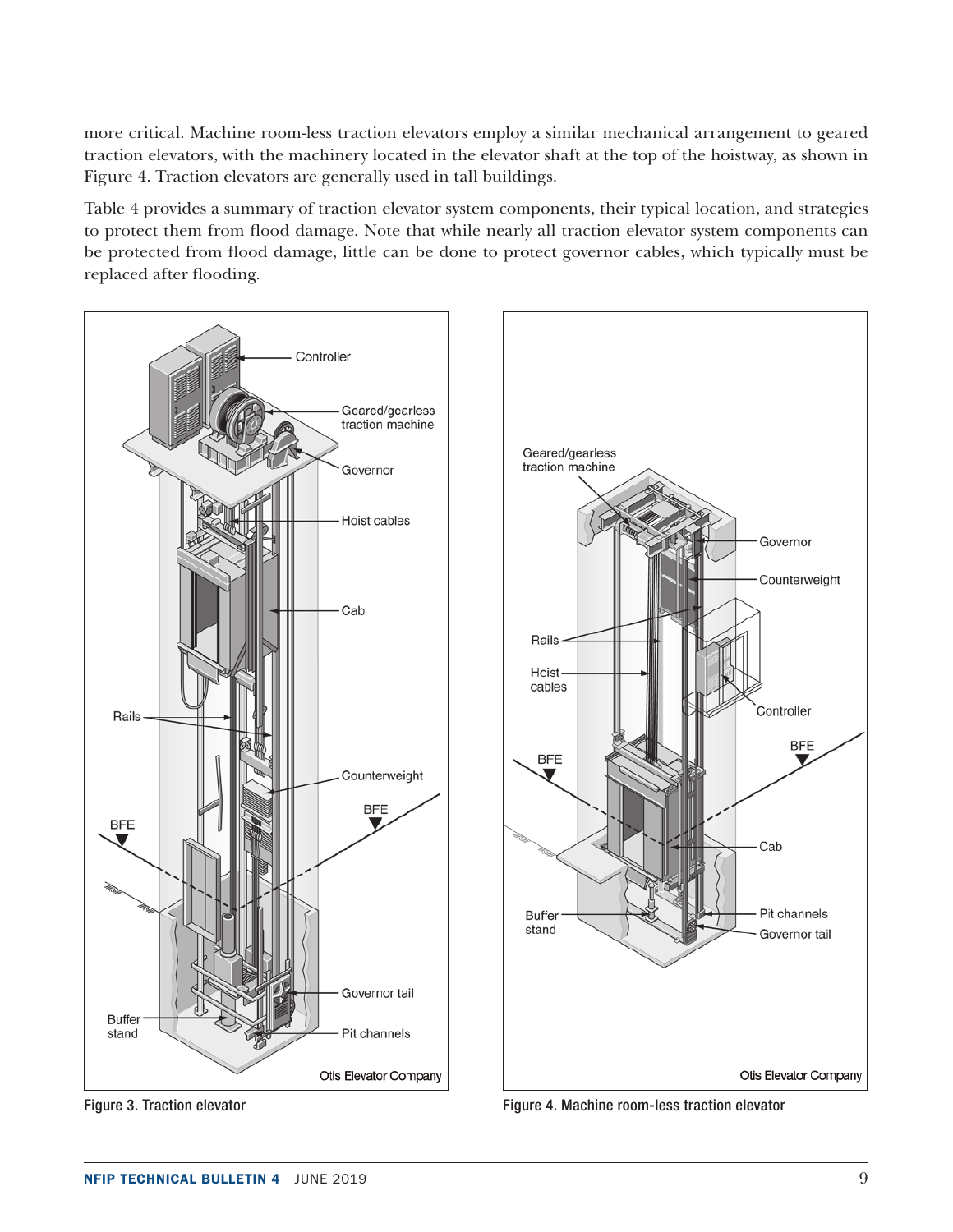|                                       |                                      | <b>Flood Protection Strategy</b>     |                                                    |  |
|---------------------------------------|--------------------------------------|--------------------------------------|----------------------------------------------------|--|
| <b>Elevator Component</b>             | <b>Typical Component Location</b>    | <b>Elevation</b><br><b>Above BFE</b> | <b>Flood Damage-</b><br><b>Resistant Component</b> |  |
| Elevator Shaft (Enclosure)            | Entire vertical limit of<br>building | <b>No</b>                            | Yes<br>Below the BFE                               |  |
| Cab                                   | Hoistway                             | Yes                                  | <b>No</b>                                          |  |
| Counterweight and Roller<br>Guides    | Hoistway                             | Yes                                  | <b>No</b>                                          |  |
| <b>Hoist Cable</b>                    | Hoistway                             | Yes                                  | <b>No</b>                                          |  |
| <b>Compensation Cables</b>            | Pit                                  | No                                   | Yes                                                |  |
| Governor Cable                        | Pit                                  | <b>No</b>                            | <b>No</b>                                          |  |
| <b>Buffers</b>                        | Pit                                  | <b>No</b>                            | <b>No</b><br>Paint or coat (see Table 6)           |  |
| <b>Limit Switches</b>                 | Pit                                  | Yes                                  | <b>No</b>                                          |  |
| Machine/Equipment Room<br>(Enclosure) | Top of hoistway                      | Yes                                  | <b>No</b><br>Replace with machine room-less        |  |
| <b>Electric Hoist Motor</b>           | Above BFE                            | Yes                                  | <b>No</b>                                          |  |
| <b>Electrical Control Panel</b>       | Above BFE                            | Yes                                  | No                                                 |  |

### Table 4. Traction Elevator System Components, Locations, and Flood Protection Strategies

## 5.3 Other Conveyance Mechanisms

In addition to hydraulic and traction elevators, other conveyance systems used include pneumatic elevators, chairlifts, and platform lifts.

Pneumatic elevators are small elevators with cabs controlled by a roof-mounted suction system. Pneumatic elevators are generally found in smaller buildings such as residences; they are not widely used in larger buildings because the cabs tend to be small. Other elevator types are roped hydraulic elevators and

### ASCE 24 AND ELEVATORS

This section is based in part on the requirements of ASCE 24-14, Section 7.5, and the commentary that accompanies that section.

cable drum elevators, which are similar in function to the primary elevator types described in Sections 5.1 and 5.2.

Chairlifts are conveyance mechanisms installed over or alongside a stairway to transport occupants between floors. Chairlifts are designed to operate both inside and outside of structures, while residential elevators are commonly placed inside if designed from the start, and outside the main structure footprint if the elevator is part of a renovation.

Platform lifts are designed to transport an individual in a wheelchair from one level to another. They are usually designed so that a wheelchair user can enter the lift on one side and exit on another (i.e., the lift has two doors).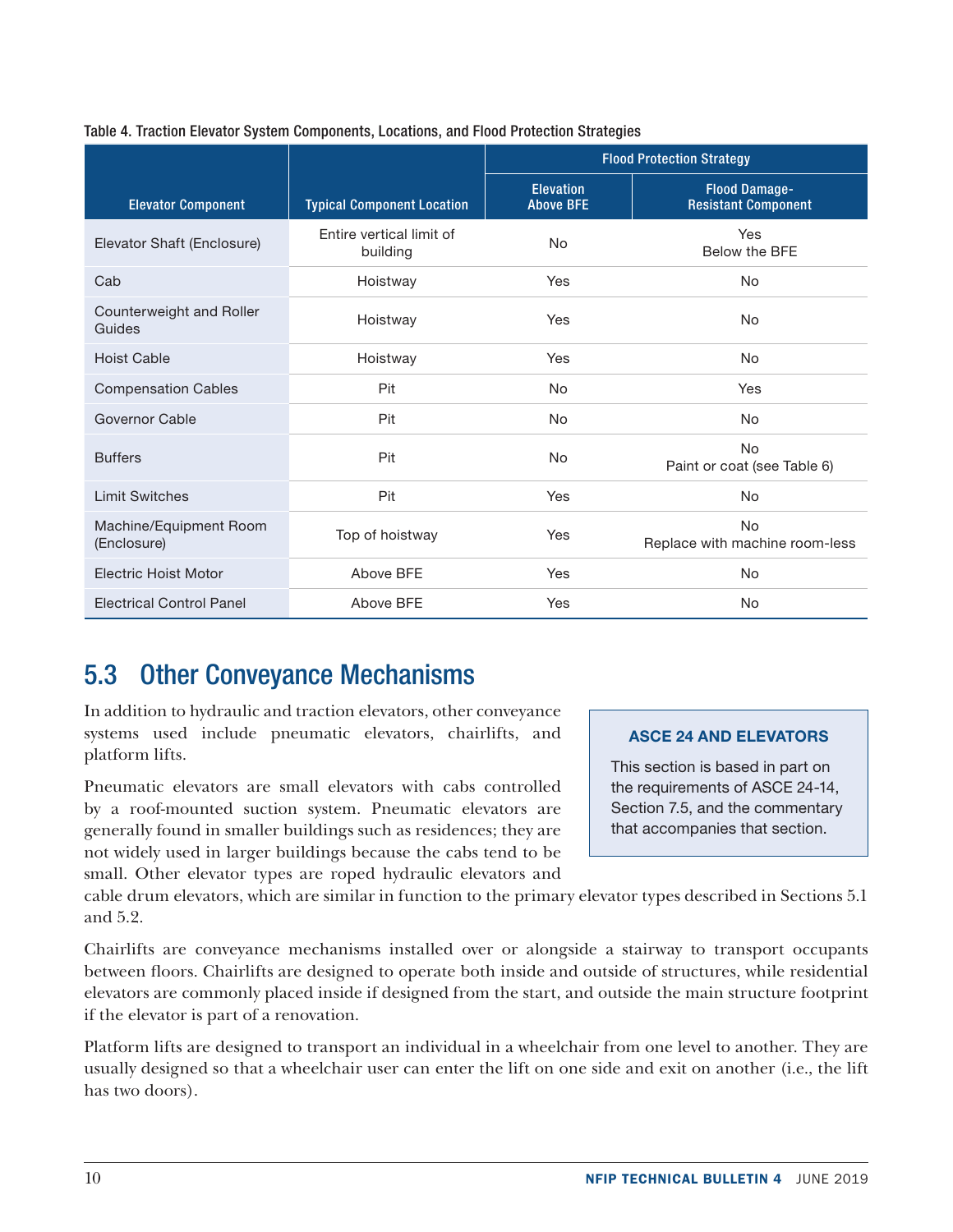## <span id="page-14-0"></span>6 Protecting Elevators from Flood Damage

This section describes measures to protect elevator components and equipment that are common to all elevator systems from flood damage, and specific guidance to protect hydraulic and traction elevators in accordance with NFIP regulations.

## 6.1 Elevator Shafts/Enclosures

Elevator shafts enclose the elevator cab and other equipment. Residential and commercial elevators, particularly those that are added as a post-construction retrofit, are usually installed in a shaft that is exterior to an original outside wall. Larger elevators are installed in shafts located in the interior of structures. In either case, elevator shafts must have landings, usually at the ground level, and cab platforms near the top of the shaft. Elevators that have a landing at the lower level almost always have pits below the BFE. Requirements for electrical service for sump pumps in elevator pits can be found in NFPA 70, *National Electrical Code* (2017).

The NFIP requires enclosed areas below elevated buildings in Zone A to have flood openings to minimize unequal hydrostatic loads (see NFIP Technical Bulletin 1, *Openings in Foundation Walls and Walls of Enclosures Below Elevated Buildings in Special Flood Hazard Areas*) and that walls that form enclosures below elevated buildings in Zone V be designed to break away under flood loads. However, elevator shafts/ enclosures that extend below the BFE are not required to include flood openings if the openings conflict with fire safety protection requirements in building codes. Even with breakaway walls, elevators extending below the BFE may be obstructions to the free passage of waves and water. Without openings or breakaway walls, the shafts/enclosures may obstruct the flow of floodwater, impose more loads on building foundations, and are susceptible to damage from various flood forces, including erosion and scour.

#### ASCE 24: FLOOD OPENINGS IN BREAKAWAY WALLS AND ELEVATOR SHAFTS

ASCE 24-14 clarifies that flood openings are not required in elevator shafts, and in Coastal High Hazard Areas and Coastal A Zones, elevator shafts are not required to have breakaway walls.

### ELEVATOR PITS

Although the NFIP defines a basement as any area below grade on all sides, elevator pits that are the minimum size necessary for the elevator to function are not considered to be basements. Elevator pits typically range between 4 and 5 feet deep for hydraulic elevators and between 6 and 8 feet deep for traction elevators. Additional information is contained in Section 4.

To minimize flood damage, elevator shafts/enclosures must be designed to resist hydrostatic, hydrodynamic, and debris impact forces, as well as erosion, scour, and waves, particularly in Zone V. To reduce exposure of elevators to flood loads, a common practice is to construct reinforced masonry block or reinforced concrete elevator shafts and locate them on the landward side of buildings in coastal areas and on the downstream side of buildings in riverine floodplains. Furthermore, designs for nearby or adjacent structural elements of the building should take into account the impacts of obstructed flow.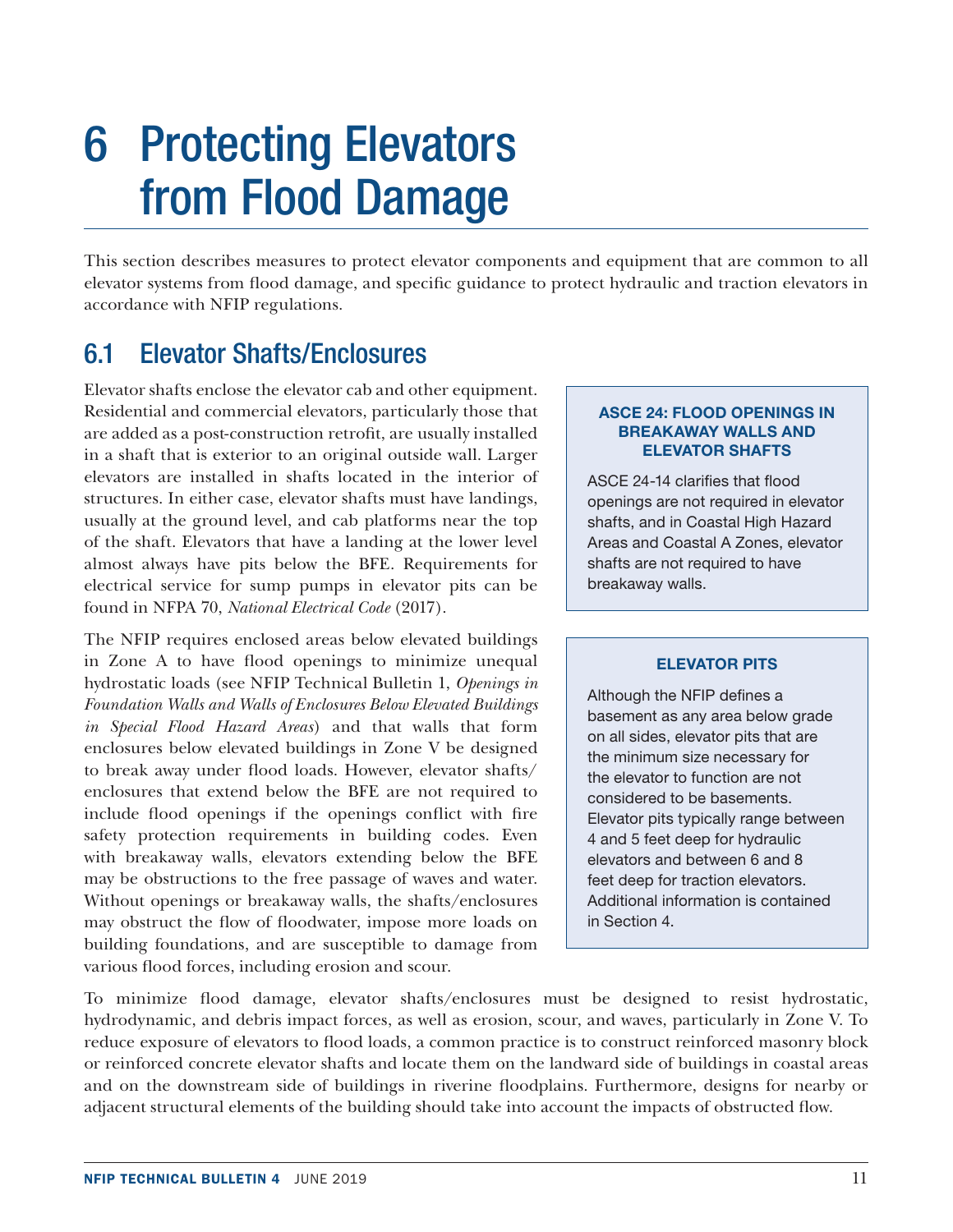## <span id="page-15-0"></span>6.2 Elevator Equipment

Some equipment common to all elevators that extend below the BFE will be exposed to floodwater. The most obvious vulnerable component is the elevator cab. Depending on the size of the cab and the types of interior materials used, residential and commercial elevator cabs can be expensive to replace.

Flood damage-resistant materials can be used inside and outside the elevator cab to reduce flood damage (see NFIP Technical Bulletin 2, *Flood Damage-Resistant Materials Requirements for Buildings Located in Special Flood Hazard Areas*).

#### ASCE 24 AND EQUIPMENT

ASCE 24 requires electrical control panels, hydraulic pumps, and tanks to be located above the elevation required for buildings. ASCE 24 also requires drainage for elevator pits.

**Cabs:** Flood damage to cabs, which can range from superficial to significant, can be avoided by keeping cabs above floodwater when not in use. However, most elevator control systems automatically stop cabs upon loss of electrical power, which could result in a cab stopping below the BFE, making it vulnerable during flooding.

**Float switches:** Installing detection systems with one or more float switches in elevator shafts will prevent elevator cabs from descending into floodwater (Figure 5), providing a safer system while minimizing costly repairs or replacement. A float switch system or another system that provides the same level of safety is required, per ASME A17.1, for all elevators where there is a potential for the elevator cab to descend below the BFE during flood conditions.

**Elevator equipment:** Elevator equipment such as electrical controls and hydraulic pumps should be located above the BFE when possible. In some installations, it may be necessary to locate elevator equipment such as switches and controls below the BFE in the elevator pit. Some electrical equipment, such as electrical junction boxes and circuit and control panels, must be located at or above the elevation required for the building. Other elevator components, such as doors and pit switches, may be below that elevation. In these cases, damage can be minimized by using flood damage-resistant components or placing gear in waterresistant enclosures to reduce damage from floodwater.

**Electrical equipment:** Any electrical equipment installed in the hoistway below the BFE should be inside a National Electrical Manufacturers Association (NEMA) 4-rated enclosure for water resistance. Some elevator equipment manufacturers offer water-resistant components. Therefore, design professionals should contact suppliers to determine the availability of these components.

#### ELEVATOR EQUIPMENT AND CORROSION IN COASTAL AREAS

In coastal areas, building equipment, connectors, and other metal parts are regularly corroded by air-borne salts. Some protection for elevator equipment can be provided by constructing a small foyer to enclose the area around the elevator door. The NFIP has requirements for such enclosures that are based on whether the flood zone is Zone A or Zone V. See Technical Bulletin 8, *Corrosion Protection for Metal Connectors and Fasteners in Coastal Areas,* for additional information on corrosion in coastal areas.

All elevator equipment and components should be maintained and tested in accordance with the manufacturer's requirements and maintenance schedules. This is especially true for safety components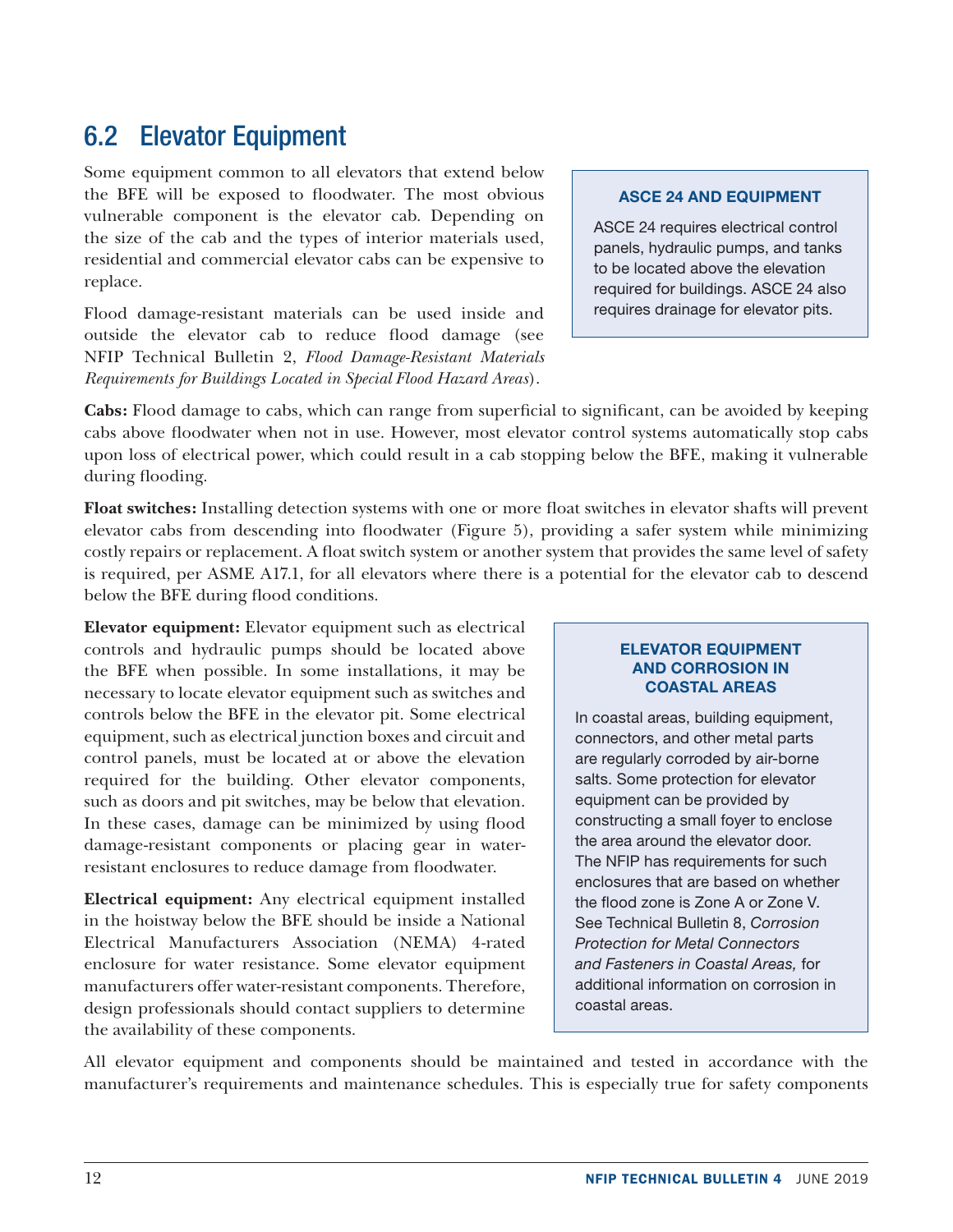<span id="page-16-0"></span>such as high-water sensors and switches and their associated alarms. If these elements are found to be inoperative or out of specified tolerances, the elevator should be repaired by a qualified technician.

### 6.3 Fire Recall Switches and Backup Power

For safety reasons, commercial elevators are designed with "fire recall" circuitry, which sends elevators to a designated floor when fire alarms are activated so that emergency services personnel can use the elevators. However, during flooding, this feature may expose the cab and occupants directly to floodwater. ASME A17.1 requires that, for elevators in SFHAs, the designated floor must be located above the BFE. If an elevator is intended to serve areas that may be flooded, it should be equipped with a float switch system that will activate during flooding and send the elevator cab to a floor above the BFE (Figure 5).

Emergency power circuitry is provided for elevators when buildings have emergency generators. In general, when emergency power starts up, all elevator cars return to the designated floor, and then one car returns to normal operation. Emergency power generators are required for elevators in buildings of four or more stories but are not commonly found in low-rise buildings. If there is no emergency power, some hydraulic elevators can employ a battery descent feature. Upon power loss, batteries release the hydraulic controls, and the car descends to the lowest landing. If this feature is employed, care should be taken to integrate a float switch system into the operation of the controller to prevent the car from descending into floodwater.

If elevators have no emergency power operation or battery descent feature, upon loss of power the elevators will cease to function, resulting in possible entrapment or damage. Therefore, building owners should have emergency plans that provide for safe occupant evacuations, having elevator cabs move to upper floors (above the BFE) and shutting down power to the elevator machinery well before any flooding occurs.



Figure 5. Float switch to control cab descent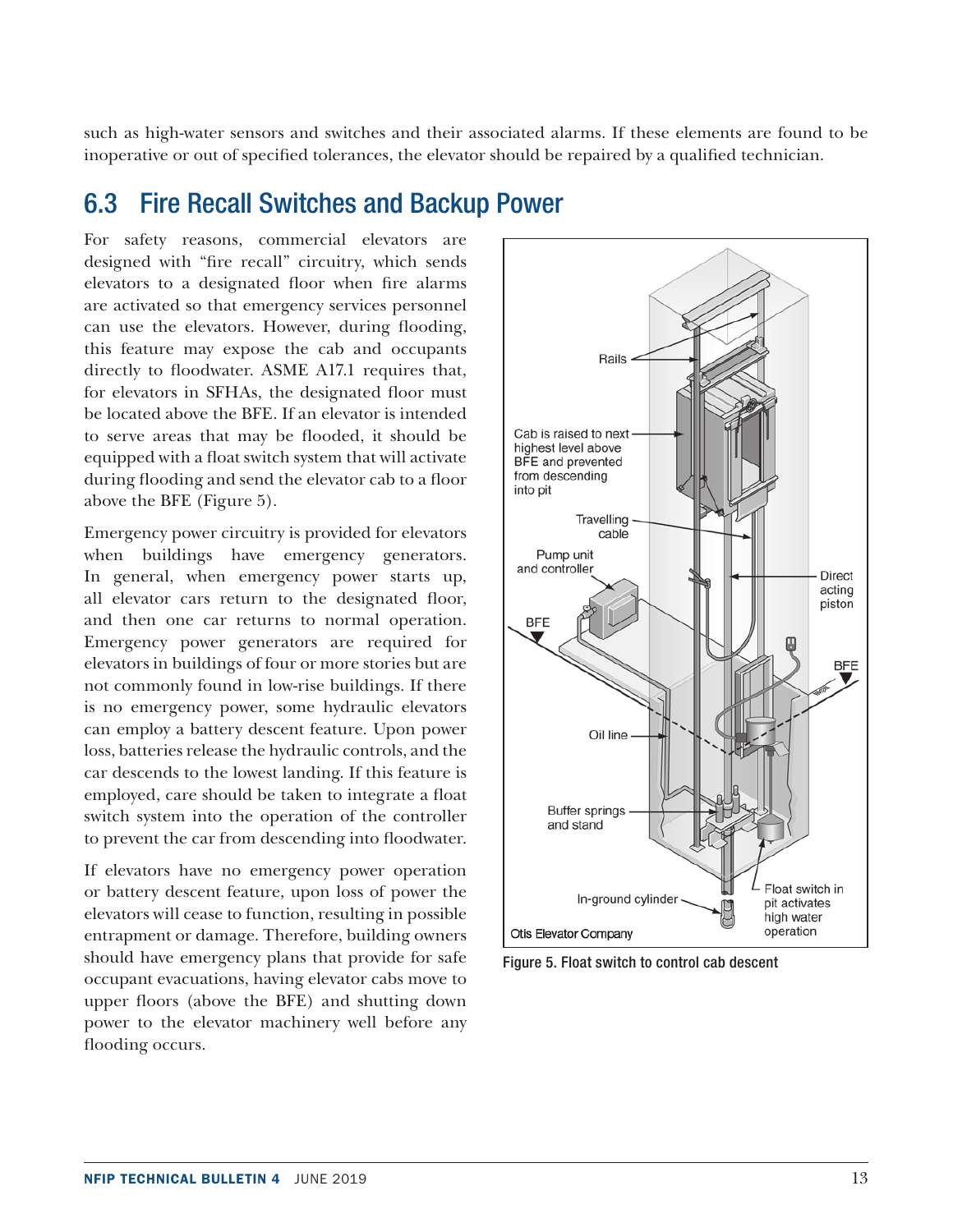## <span id="page-17-0"></span>6.4 Hydraulic Elevators

The hydraulic jack assembly for a direct-acting (holed) hydraulic elevator (Figure 1) will, by necessity, be located below the lowest floor and, therefore, likely below the BFE. The jack is located in a casing that can resist damage from small amounts of water seepage, although corrosive saline water is particularly damaging. However, total inundation by floodwater will usually result in contamination of the hydraulic fluid and possible damage to jack cylinders and seals. For this reason, holeless hydraulic elevators are recommended for low-rise buildings.

When hydraulic elevators are used, jacks should be installed inside the elevator shaft, with critical seals and components located above BFE as shown in Figure 2. Hydraulic pumps and fluid reservoirs should be located above the BFE. In addition, hydraulic lines connecting the assembly should be located where the lines are protected from physical damage or coated with galvanic or rust-preventive paint. Additional guidance based on post-disaster observations is included in Section 6.7.

## 6.5 Traction Elevators

Electric motors and most other traction elevator equipment used for traction elevators are normally located above the elevator shaft and are, therefore, not usually susceptible to flood damage (Figure 5). However, some equipment such as the counterweight roller guides, compensation cable assemblies, limit switches, selector tape, governor rope assemblies, and oil buffers are usually located at the bottom of the shaft. When these components cannot be located above the BFE, they must be constructed of flood damage-resistant materials where possible. Additional guidance based on post-disaster observations is included in Section 6.7.

While nearly all traction elevator system components can be protected from flood damage, little can be done to protect governor tail cables, which typically must be replaced after flooding.

## 6.6 Other Conveyance Mechanisms

Pneumatic elevators, chairlifts, and platform lifts are usually located inside buildings where the components of these systems can be located above the BFE to protect them from flood damage. However, when platform lifts are installed outdoors, it can be more difficult to elevate equipment above the BFE, making it susceptible to flood damage.

## 6.7 Mitigation Guidance Based on Post-Disaster Observations

The following guidance is based on observations made following Hurricane Katrina (2005), Hurricane Ike (2008), and Hurricane Sandy (2013). Some recommendations could apply to new installations, and some apply when building owners and managers consider retrofitting and replacing existing elevator systems.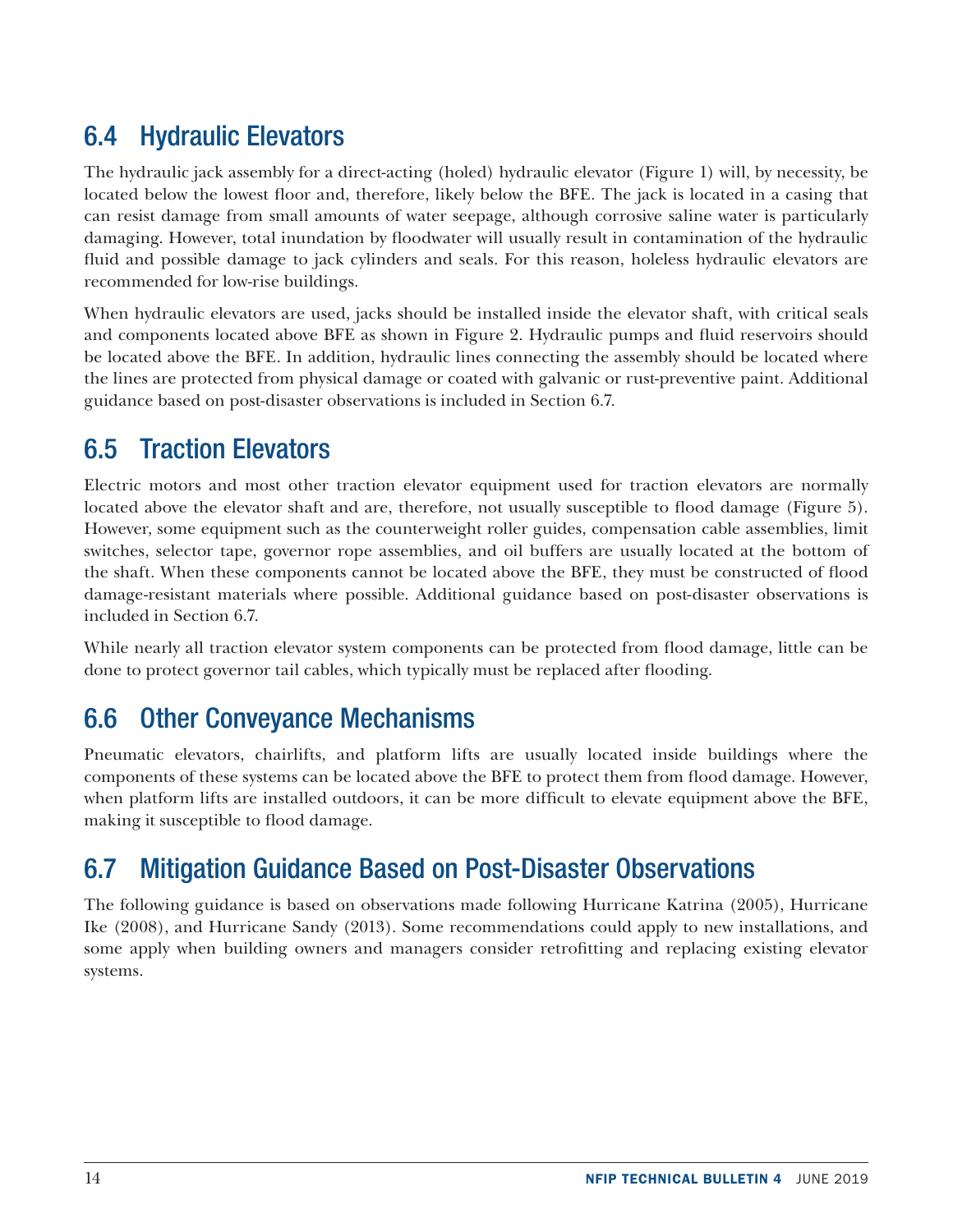#### <span id="page-18-0"></span>Table 5. General Guidance

| <b>Topic</b>                                                                       | <b>General Guidance</b>                                                                                                                                                                                                                                                                                                                                                                                                                                                                                                                                                                                                                                                                                                                                                     | <b>Comments</b>                                                                                                                                                       |
|------------------------------------------------------------------------------------|-----------------------------------------------------------------------------------------------------------------------------------------------------------------------------------------------------------------------------------------------------------------------------------------------------------------------------------------------------------------------------------------------------------------------------------------------------------------------------------------------------------------------------------------------------------------------------------------------------------------------------------------------------------------------------------------------------------------------------------------------------------------------------|-----------------------------------------------------------------------------------------------------------------------------------------------------------------------|
| <b>Holeless</b><br><b>Hydraulics</b>                                               | For hydraulic elevators, explore hoistway conditions for the use<br>of holeless hydraulics. Note that holeless hydraulic elevators are<br>typically used in low-rise construction with only two or three floors.                                                                                                                                                                                                                                                                                                                                                                                                                                                                                                                                                            |                                                                                                                                                                       |
| <b>Raised Elevators</b>                                                            | In an effort to maintain the operational capacity of critical facilities<br>with multiple elevators during flood events, consider installing one<br>or more raised elevators with no components or floor stops below<br>the BFE. Ramps can be provided to access the higher elevation.<br>This will allow some of the building's vertical transportation systems<br>to be isolated above the BFE, helping to ensure some access<br>to upper levels. While FEMA recommends that people evacuate<br>when authorities at State and local levels advise or mandate it,<br>emergencies and disasters can create circumstances that require<br>robust elevator systems to be operational before, during, and after<br>flood events, such as with approved shelter-in-place plans. |                                                                                                                                                                       |
| Increased<br>Resilience                                                            | Consider raising elevator mechanical, electrical, and other equipment<br>vital to operations to levels above the BFE to reduce exposure when<br>flooding is more severe than the base flood.                                                                                                                                                                                                                                                                                                                                                                                                                                                                                                                                                                                | Refer to FEMA P-942,<br>Recovery Advisory 4,<br><b>Reducing Interruptions</b><br>to Mid- and High-<br><b>Rise Buildings During</b><br>Floods, for details<br>(2013)   |
| Continuity of<br>Operations                                                        | Consider sizing emergency generator capacity to enable critical<br>elevator operations in accordance with recommendations from FEMA<br>P-1019. In some situations, power serving critical facilities may be<br>disrupted by nearby flooding, even if the facility is not flooded.                                                                                                                                                                                                                                                                                                                                                                                                                                                                                           | FEMA P-1019,<br><b>Emergency Power</b><br><b>Systems for Critical</b><br><b>Facilities: A Best</b><br>Practices Approach to<br><b>Improving Reliability</b><br>(2014) |
| <b>Other Protection</b><br>Considerations-<br>Protection from<br><b>High Winds</b> | While elevating equipment will protect it from flooding, elevating<br>equipment can introduce other risks. Equipment mounted in<br>mechanical penthouses can be damaged by the high winds that<br>accompany storms, and equipment that services exterior-mounted<br>elevators in coastal areas can be damaged by storm surge generated<br>by high winds. Penthouses have failed in storm events and allowed<br>rainwater to enter from the top, rendering equipment inoperable.<br>Designers are advised to account for the increased high wind risks<br>associated with elevation as they reduce risks from flooding.                                                                                                                                                      |                                                                                                                                                                       |

### Table 6. Guidance for Specific Components

| <b>Topic</b>            | <b>Guidance for Specific Components</b>                                                                                                                                                        |
|-------------------------|------------------------------------------------------------------------------------------------------------------------------------------------------------------------------------------------|
| Doors and Door Frames   | Use stainless steel doors and door frames below the BFE.                                                                                                                                       |
| <b>Limit Switches</b>   | Relocate switches above the BFE using small brackets. Modern controllers use selector<br>tape for landing control systems and require a short length of selector cam for switch<br>activation. |
| <b>Selector Tape</b>    | Use stainless steel selector tape, which is available for most controllers.                                                                                                                    |
| Slide and Roller Guides | For hydraulic elevators, use Teflon®-impregnated inserts on slide guides or convert to<br>roller guides to reduce leakage of oil-based products into pits.                                     |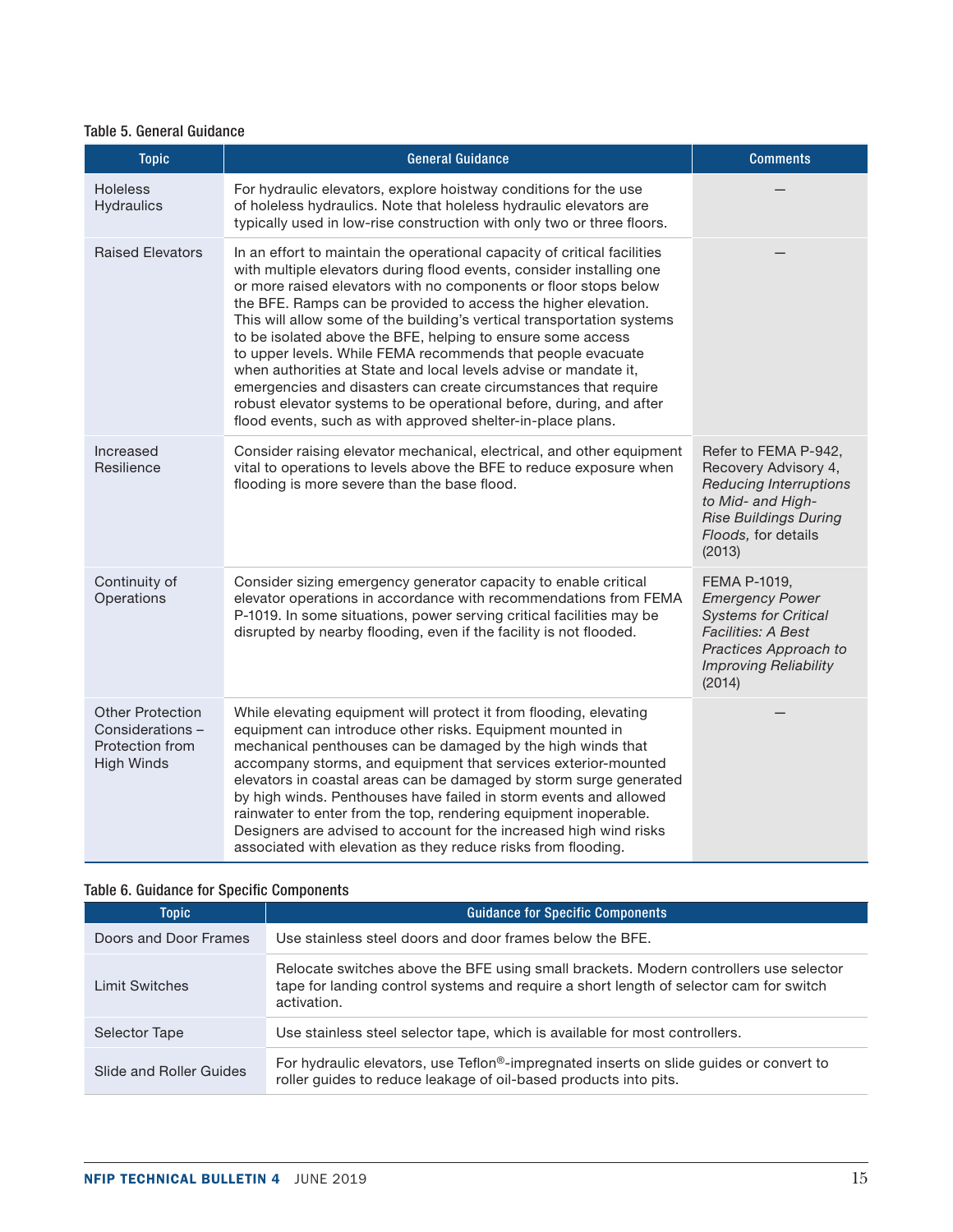<span id="page-19-0"></span>

|  |  |  |  |  | Table 6. Guidance for Specific Components (concluded) |  |
|--|--|--|--|--|-------------------------------------------------------|--|
|--|--|--|--|--|-------------------------------------------------------|--|

| <b>Topic</b>               | <b>Guidance for Specific Components</b>                                                                                                                              |
|----------------------------|----------------------------------------------------------------------------------------------------------------------------------------------------------------------|
| <b>Compensation Cables</b> | For traction elevators, remove compensation cables and replace with encapsulated chain<br>systems.                                                                   |
| Electrical                 | Use NEMA 4-rated enclosures, galvanized conduits, and watertight conduits and fittings<br>below the BFE. Locate controls and equipment above the BFE where possible. |
| Hardware                   | Use galvanized sill angles and hardware at floors below the BFE.                                                                                                     |
| Maintenance                | Paint or coat buffers and all pit steel and hardware with galvanic or rust-preventive paint.                                                                         |

## 7 References

This section lists the references that are cited in this Technical Bulletin. Additional resources related to NFIP requirements are provided in Technical Bulletin 0.

- ANSI (American National Standards Institute). 2012. *Safety Requirements for Industrial Scissors Lifts.* ANSI MH29.1. Available at [https://webstore.ansi.org.](https://webstore.ansi.org/)
- ASCE (American Society of Civil Engineers). 2016. *Minimum Design Loads and Associated Criteria for Buildings and Other Structures.* ASCE 7. Available at [https://ascelibrary.org/doi/](https://ascelibrary.org/doi/book/10.1061/9780784414248) [book/10.1061/9780784414248.](https://ascelibrary.org/doi/book/10.1061/9780784414248)
- ASCE/SEI (American Society of Civil Engineers / Structural Engineering Institute). 2005. *Flood Resistant Design and Construction.* ASCE 24-05. Available at [https://ascelibrary.org/doi/](https://ascelibrary.org/doi/book/10.1061/9780784408186) [book/10.1061/9780784408186](https://ascelibrary.org/doi/book/10.1061/9780784408186).
- ASCE/SEI. 2014. *Flood Resistant Design and Construction. ASCE/SEI 24-14.* Available at [https://ascelibrary.](https://ascelibrary.org/doi/book/10.1061/9780784413791) [org/doi/book/10.1061/9780784413791](https://ascelibrary.org/doi/book/10.1061/9780784413791).
- ASME (American Society of Mechanical Engineers). 2007. *Safety Code for Elevators and Escalators.* ASME A17.7-2007/CSA B44-07. Available at [https://webstore.ansi.org/Standards/CSA/ASMEA172007CSAB](https://webstore.ansi.org/Standards/CSA/ASMEA172007CSAB44R2017?source=blog) [44R2017?source=blog.](https://webstore.ansi.org/Standards/CSA/ASMEA172007CSAB44R2017?source=blog)
- ASME (American Society of Mechanical Engineers). 2016. *Safety Code for Elevators and Escalators.*  ASME A17.1-2016/CSA B44-16. Available at [https://webstore.ansi.org/Standards/ASME/](https://webstore.ansi.org/Standards/ASME/ASMEA172016?source=blog) [ASMEA172016?source=blog](https://webstore.ansi.org/Standards/ASME/ASMEA172016?source=blog).
- FEMA (Federal Emergency Management Agency). Various. NFIP Technical Bulletins. Current editions available at<https://www.fema.gov/nfip-technical-bulletins>:
	- *User's Guide to Technical Bulletins.* Technical Bulletin 0.
	- *Openings in Foundation Walls and Walls of Enclosures Below Elevated Buildings in Special Flood Hazard Areas.* Technical Bulletin 1.
	- *Flood Damage-Resistant Materials Requirements for Buildings Located in Special Flood Hazard Areas.* Technical Bulletin 2.
	- *Corrosion Protection for Metal Connectors in Coastal Areas.* Technical Bulletin 8.